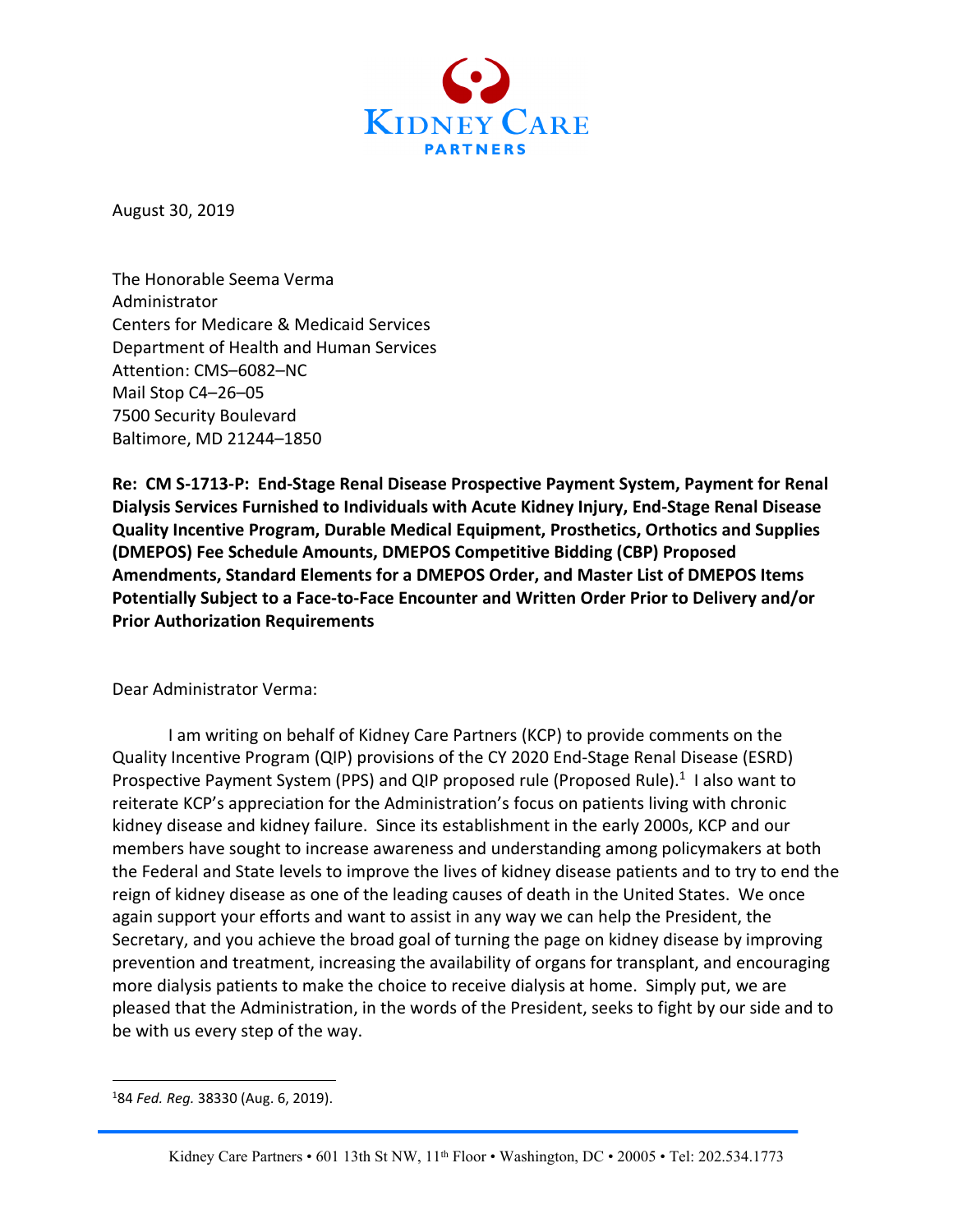The Honorable Seema Verma August 30, 2019 Page 2 of 31

As the Centers for Medicare & Medicaid Services (CMS) has recognized, one of the most important ways to improve the lives of any patient, especially patients with a chronic disease such as Chronic Kidney Disease (CKD) or ESRD, is to empower them by providing accurate information about provider performance and to give patients the tools they need to make informed health care choices. We agree with CMS that value-based purchasing programs (VBP), such as the ESRD QIP, are central to achieving this goal.2 As the National Quality Forum (NQF) – the Congressionally mandated consensus-based entity upon which CMS relies for evaluating quality measures – has stated in its own report to the Congress, "The presence of high-quality performance measures is essential in providing information and insight on how providers are responding to the needs and preferences of patients and families with regards to healthcare delivery."3

For VBPs to serve patients and the providers caring for them, VBPs must provide accurate information about the care being provided by the entity or individuals serving the patients. Both CMS and the NQF have recognized that fact and in the words of NQF, "the increased use of performance measures for public reporting and payment purposes underscores the need to ensure that these measures fairly and accurately assess quality."4 CMS recognized this critical principal when, in 2015, it developed the "Principles and Approaches to Enhance Accuracy and Accountability for Value Based Purchasing and Alternative Payment Models." This project developed an Attribution Model Selection Guide for measure developers and program implementers to enhance accuracy and fairness in assigning accountability for health outcomes.<sup>5</sup> "The use of measures that are unreliable or invalid undermines confidence in measures among providers and consumers of healthcare."6

In addition to measures being valid and reliable to provide accurate information to patients, the measures being used in VBP must also be meaningful. We applaud CMS' Measures that Matter initiative's "focus on core issues that are essential to providing high quality care and improving patient outcomes while reducing the cost and burden associated with quality measurement."<sup>7</sup> This effort mirrors the work that KCP has undertaken during the last decade and for which its "Strategic Blueprint for Advancing Kidney Care Quality"<sup>8</sup> has been an important guiding consensus-based document for the work of the Kidney Care Quality Alliance and KCP's recommendations to Federal and State policymakers.

<sup>&</sup>lt;sup>2</sup>CMS, "Report to the Congress: Identification of Quality Measurement Priorities–Strategic Plan, Initiatives, and Activities" 4 (March 1 2019).

<sup>&</sup>lt;sup>3</sup>NQF, "NQF Report of 2018 Activities to Congress and the Secretary of the Department of Health and Human Services" 24 (March 1, 2019).

<sup>4</sup> *Id.* at 17.

<sup>5</sup> CMS, *supra* note 2, at 48.

<sup>6</sup> NQF, *supra* note 3, at 18.

<sup>7</sup> CMS, *supra* note 2, at 1.

<sup>8</sup> The blueprint is available at https://kidneycarepartners.com/quality-priorities/strategic-quality-blueprint/.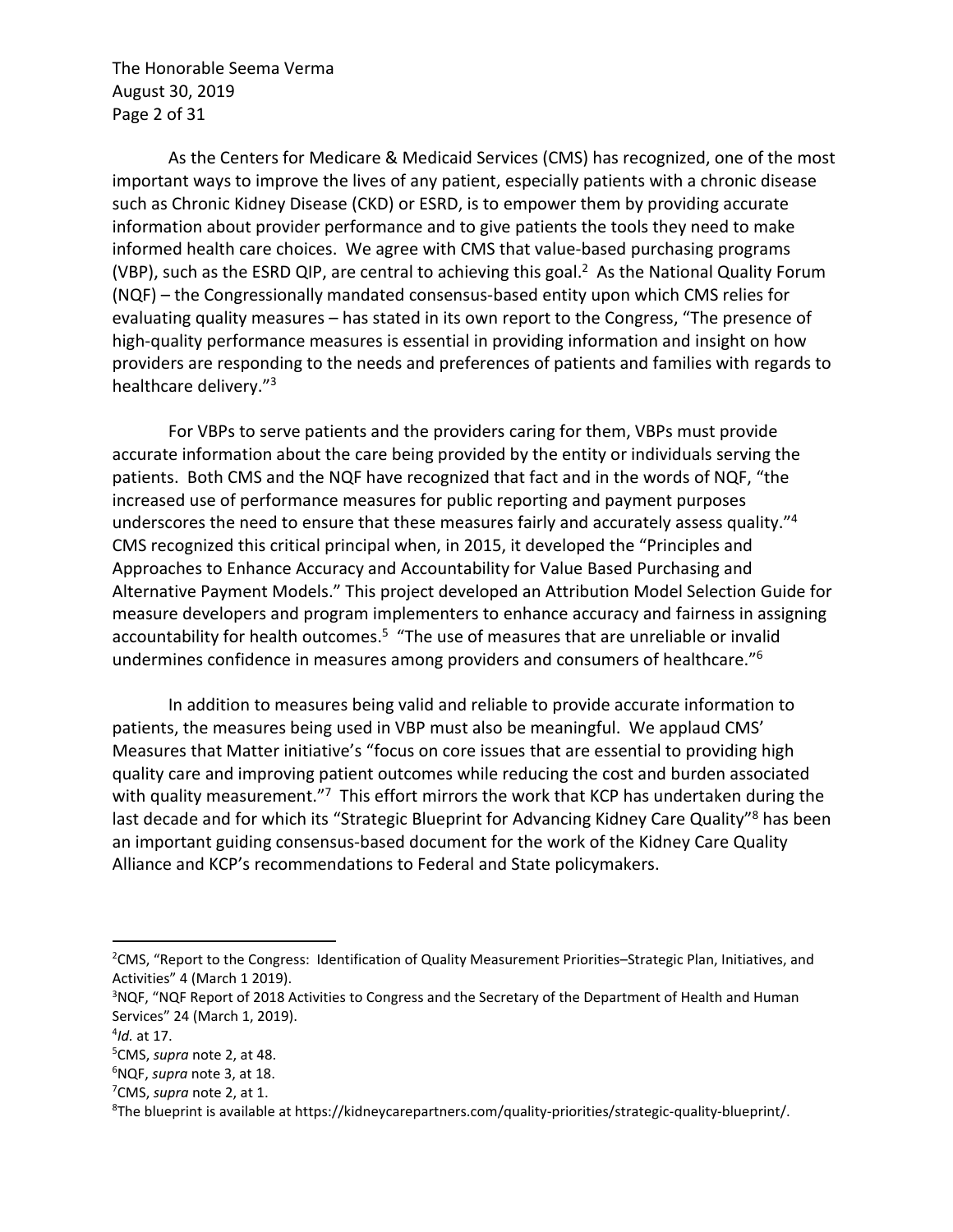The Honorable Seema Verma August 30, 2019 Page 3 of 31

In light of these shared goals, KCP is pleased to submit comments on the Payment Years (PY) 2022 and 2023 ESRD QIP policies. We also suggest that to the extent possible and, when appropriate, these recommendations apply to prior PYs as well. In sum, KCP asks CMS to:

- Use valid and reliable measures as established through NQF endorsement;
- Adopt endorsed measures when they are available over measures that have not been endorsed;
- Change the status of NQF-endorsed measures when the circumstances under which they were adopted change;
- Remove the two measures that NQF has rejected as part of its endorsement process from the ESRD QIP and the hypercalcemia measure because NQF has assigned it reserve status;
- Avoid modifying NQF-endorsed measures when adopting them for the ESRD QIP;
- Seek NQF endorsement for new measures prior to adopting them in the ESRD or at least use them only as reporting measures while seeking NQF-endorsement;
- Honor its commitment to use rate measures in favor of ratio measures;
- Finalize the proposed updates to the regulatory text;
- Continue to work with stakeholders in a transparent process to identify and address the potential causes that could lead to the penalties increasing when actual performance has improved;
- Work with the community and NQF to develop a better approach to the small numbers problem; and
- Align the ESRD QIP and ESRD DFC/Five Star.

#### **I. Measures**

KCP continues to support the ESRD QIP and renews our commitment to working with CMS to address the shortcomings in the current program that create barriers to achieving its goals. We are pleased that CMS appears to have recognized the need for a smaller set of renal dialysis measures for the QIP and has not proposed to add new measures for either PY 2022 or PY 2023. We also wish to echo the comments set forth in KCP's 2018 comment letters (dated August 11, 2019, and August 23, 2019)<sup>9</sup> on the ESRD QIP through this reference, especially with regard to those policies that have not been modified.

As detailed on Table A, we have outlined an approach to reconsidering the measures for PYs 2022 and 2023, as well as payment years prior to 2022 when appropriate, that seeks to align the use of measures in the ESRD QIP with the statutory requirements outlined in Medicare Improvements for Patients and Providers Act of 2008 (MIPPA), CMS' strategic approach to quality as outlined in its March 2019 Report to the Congress, and the NQF's work as CMS' quality measure contractor. In brief, we considered each measure in terms of the NQF's

<sup>&</sup>lt;sup>9</sup>Available upon request.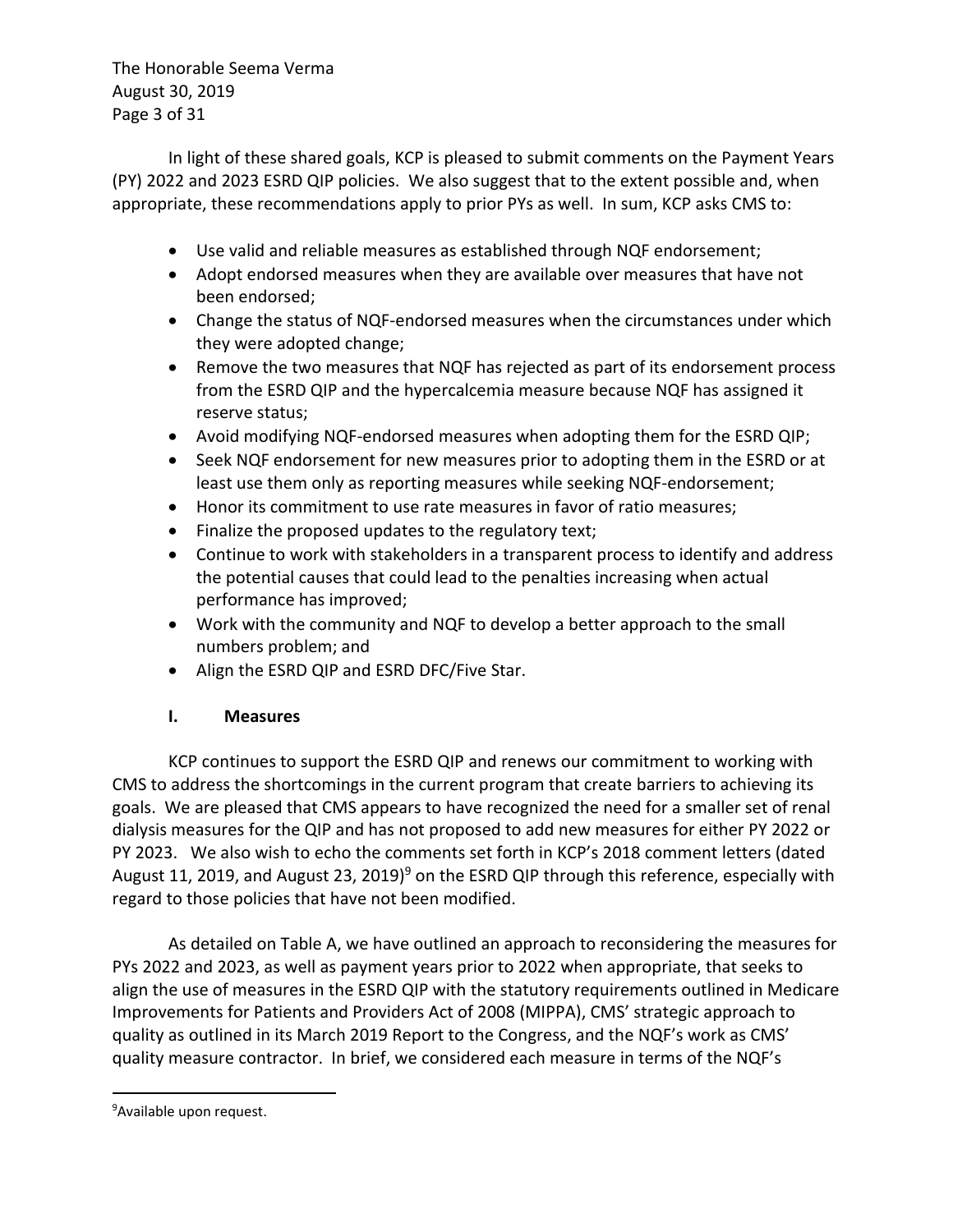The Honorable Seema Verma August 30, 2019 Page 4 of 31

scientifically rigorous measure endorsement criteria and the Administration's twin goals of putting "Patients over Paperwork" and empowering patients to make informed health care decisions through initiatives such as Measures that Matter (see Appendix A). In light of this analysis, we offer recommendations to CMS as to how the measures can be modified to achieve each of these goals.

## **A. Using Valid and Reliable Measures as Established through NQF Endorsement**

KCP reiterates that measures used in the ESRD QIP should be endorsed by NQF to be consistent with the statutory mandate. Section 1890 of the Social Security Act (SSA) requires CMS to contract with a consensus-based entity for developing measures used in VBPs. The second statutory duty listed for the consensus-based entity, which is currently NQF, is to endorse measures for CMS' use.

(2) ENDORSEMENT OF MEASURES.—The entity shall provide for the endorsement of standardized health care performance measures. The endorsement process under the preceding sentence shall consider whether a measure—

(A) is evidence-based, reliable, valid, verifiable, relevant to enhanced health outcomes, actionable at the caregiver level, feasible to collect and report, and responsive to variations in patient characteristics, such as health status, language capabilities, race or ethnicity, and income level; and

(B) is consistent across types of health care providers, including hospitals and physicians.

(3) MAINTENANCE OF MEASURES.—The entity shall establish and implement a process to ensure that measures endorsed under paragraph (2) are updated (or retired if obsolete) as new evidence is developed.<sup>10</sup>

When the Congress established the ESRD PPS, it was even more specific in its mandate to use NQF endorsed measures.

(B) USE OF ENDORSED MEASURES.—

(i) IN GENERAL.— Subject to clause (ii), any measure specified by the Secretary under subparagraph (A)(iv) **must have been endorsed by the entity with a contract under section 1890(a).**

(ii) EXCEPTION.— In the case of a specified area or medical topic determined appropriate by the Secretary for which a feasible and practical measure has not been endorsed by the entity with a contract under section 1890(a), the Secretary may specify a measure that is not so endorsed as long as due consideration is

 $10$ SSA § 1890(b)(2) & (3).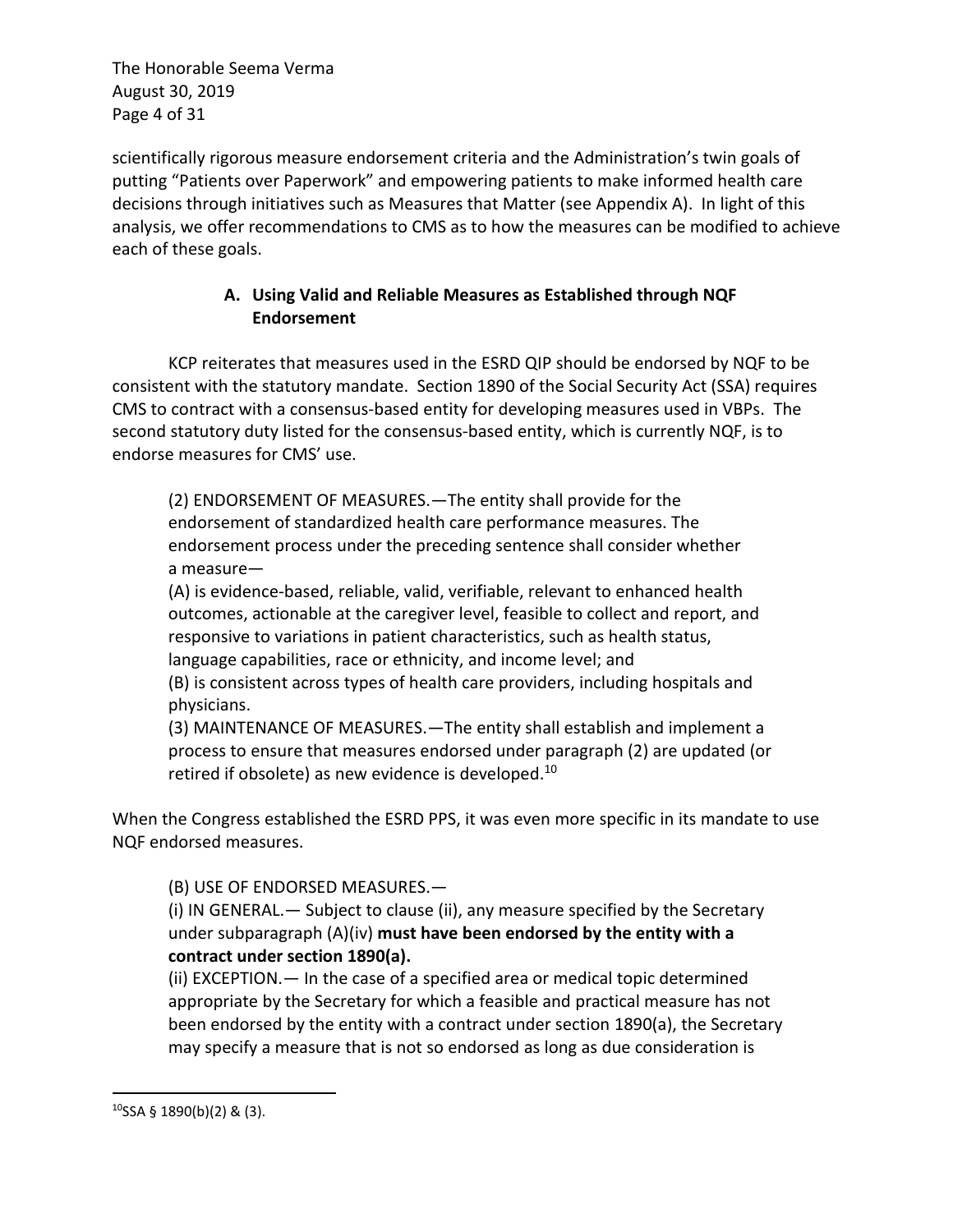The Honorable Seema Verma August 30, 2019 Page 5 of 31

> given to measures that have been endorsed or adopted by a consensus organization identified by the Secretary.<sup>11</sup>

> CMS has described the statutorily-mandated role of the NQF as follows:

The NQF endorsement process is designed to ensure measures meet rigorous standards, including these measure evaluation criteria: importance to measure and report; scientific acceptability of measure properties; feasibility; and usability and use. Comparison with similar measures, endorsed or new, helps to ensure that measures of similar topics and specifications do not inappropriately burden health care providers. This process encourages innovation, harmonization, and selection of superior measures.<sup>12</sup>

#### **1. CMS should adopt endorsed measures when they are available over measures that have not been endorsed.**

For PYs 2022 and 2023, only five of the 14 adopted measures have received NQF endorsement. While we note below that some of these measures should be revised and submitted for NQF endorsement with modifications because of changes in the data or circumstances since their first review, we generally support CMS' decision to use these measures that have been endorsed by NQF.

A corollary to the requirement to use NQF-endorsed measures is that when CMS considers adopting a measure that has not been endorsed by the NQF and a measure in the domain has been endorsed by NQF, CMS should use the NQF-endorsed measure. For example, we are unclear why CMS in the Proposed Rule has indicated that the **Ultrafiltration** measure is no longer the NQF-endorsed # 2701: Avoidance of Utilization of High Ultrafiltration Rate (>13 ml/kg/hour) for PYs 2022 and 2023. Historically, CMS has stated in other proposed rules it had planned on using the endorsed measure's specifications as the basis for the reporting measure. Table 3 in the Proposed Rule, however, indicates that there is no applicable NQF-endorsed measure for the ultrafiltration measure. In last year's rulemaking, CMS indicated that it was using the specifications for the Kidney Care Quality Alliance measure (NQF #2701) as the basis for a utilization reporting measure. The Proposed Rule no longer references the NQF endorsed measure and CMS has not provided specifications for review. Therefore, we ask that CMS clarify that it is using the endorsed measure #2701 specifications, without any changes, for the ultrafiltration reporting measure in PY 2022 and subsequent years.

In addition, if CMS were to return to the NQF-endorsed measure, the denominator should be patient-months, rather than facility months, to be consistent with NQF #2701's construction. The patient-months measure construction in the endorsed measure was carefully

 $11$ SSA § 1881(h)(2)(B) (emphasis added).

<sup>12</sup>CMS, *supra* note 2, at 10.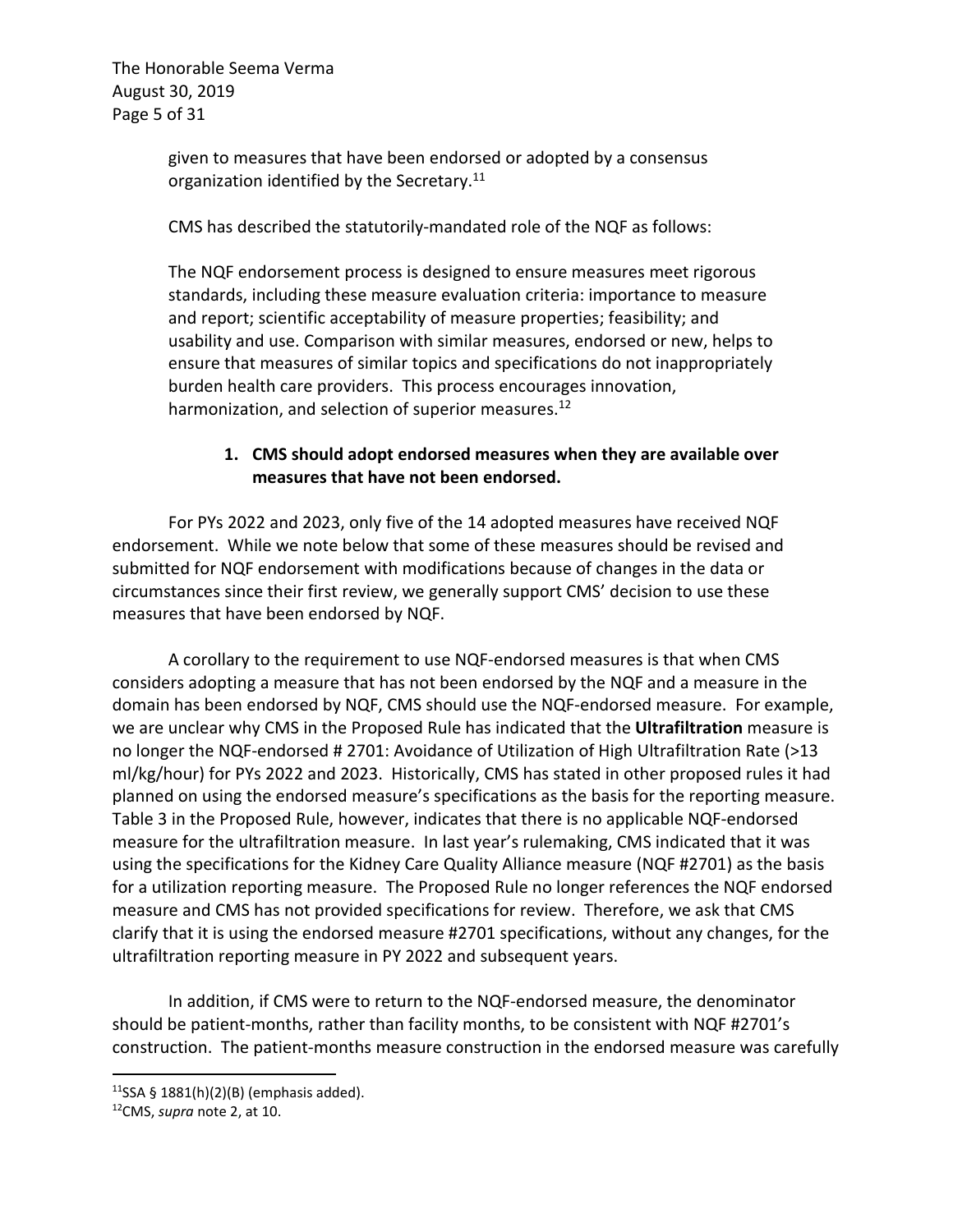The Honorable Seema Verma August 30, 2019 Page 6 of 31

and deliberately selected by KCQA when developing the measure so that patients receiving care at a given facility for fewer than 12 months would still be captured and counted in measure calculations and would contribute to the facility score in accordance with the number of months they received care there. This specific—and intended—construction was supported by the NQF Renal Standing Committee when it endorsed the measure in 2017 and should, accordingly, be adopted by CMS for use in the QIP.

We also ask that when scoring the measure, CMS avoid imposing a double penalty on facilities by counting a missed Kt/V measure both for the Kt/V measures and the ultrafiltration measure. We ask as well that CMS apply the transient flag consistently between ultrafiltration and Kt/V measures. Specifically, if a patient is enrolled as transient in CROWNWeb, CMS does not require the facility to submit a Kt/V value, but it is requiring one for the ultrafiltration measure. This inconsistency should be resolved.

## **2. KCP supports CMS' decision to change the status of NQF-endorsed measures when the circumstances under which they were adopted change.**

CMS is right to re-evaluate existing endorsed measures when data show there may be problems with validity and reliability. As CMS has stated in its recent report to the Congress, "Reliable and meaningful quality measurement that focuses on outcomes important to patients is an essential prerequisite for achieving high-quality, safe, and affordable health care." $^{13}$ 

For example, after NQF endorsed the **Standardized Transfusion Ratio (STrR)** measure, it became clear during implementation that the codes used in the measure were not accurately capturing a sufficient percentage of blood transfusions to ensure validity of the measure. KCP appreciates that CMS has recognized the problem and supports the decision to convert the STrR to a reporting measure while it is examining the problem. This is a clear example of when a measure needs to be re-evaluated and its role in the ESRD QIP changed, despite NQF endorsement. In addition, we highlight in the section addressing the standardized ratio measures generally, that there are other changes CMS should consider for this measure to promote the empowerment of patients and putting patients over paperwork.

In addition, KCP continues to recommend that rather than rely on the STrR, CMS should replace it with an hemoglobin (Hgb) threshold measure, such as the Hgb < 10 g/dL measure. We are aware that such a measure is not currently endorsed by NQF, but believe NQF's updated evidence algorithm would provide a path for its consideration anew, and that the Hgb < 10g/dL measure, stewarded by CMS, represents a framework to which updated specifications, exclusions, and business rules could be applied.

<sup>13</sup>*Id.* at 1.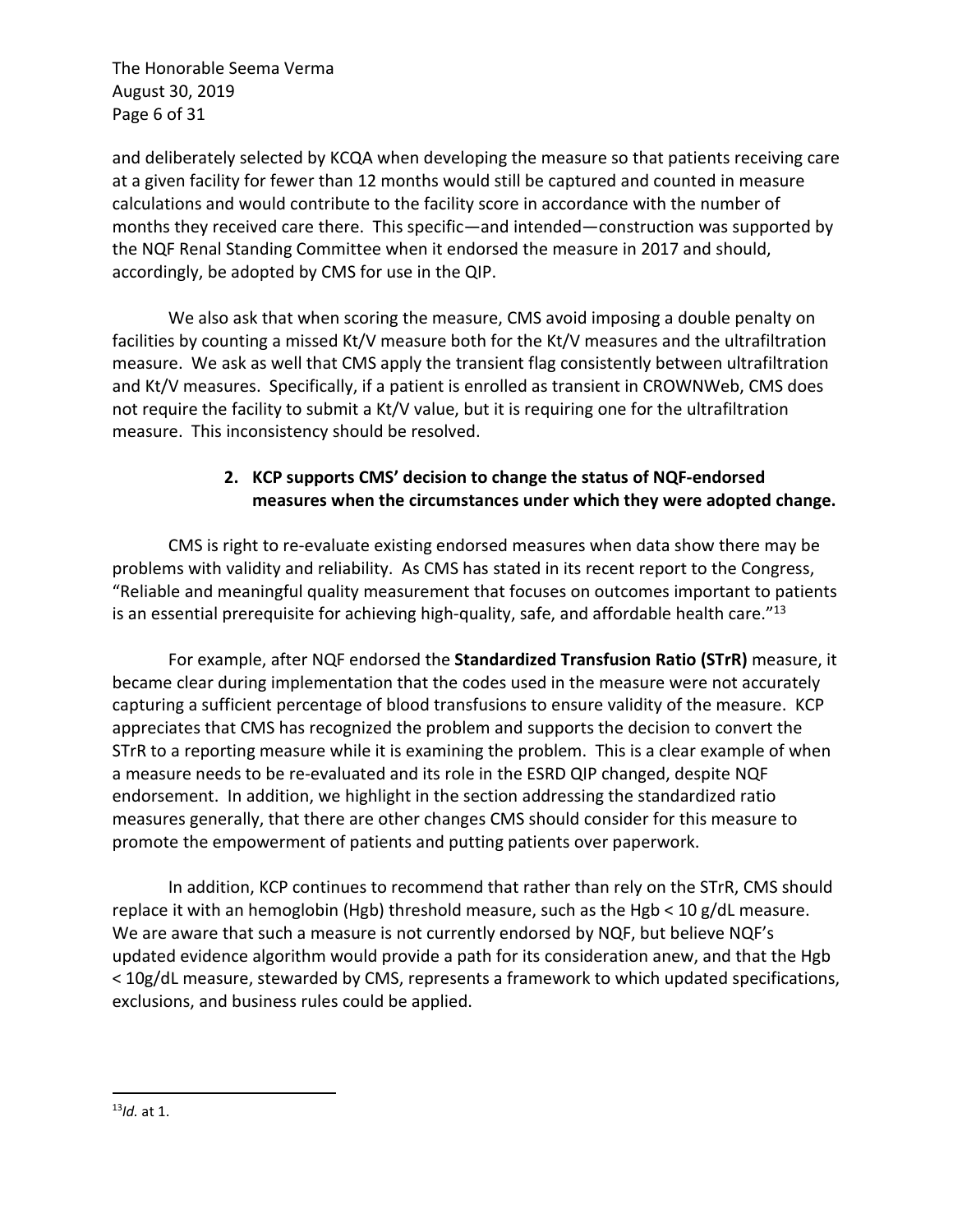The Honorable Seema Verma August 30, 2019 Page 7 of 31

Consistent with its review of the STrR measure, KCP asks CMS to eliminate the **NHSN Blood Stream Infection (BSI)** measure while it determines how to revise the specifications so that the validity problems with the measure can be resolved and the NQF has the opportunity to review the measure. As CMS reported in last year's ESRD PPS proposed rule for CY 2019 stated, CMS data shows that as many as 60-80 percent of dialysis events may be underreported with the NHSN BSI measure. In a follow-up TEP, CMS and other HHS agency officials indicated that the percentage was slightly lower, but TEP members raised concerns that the percentage remains unacceptably high. In light of these data, it is clear that the measure does not meet the criterion of validity for endorsement. This fact means that the measure in many instances may incorrectly report that a facility has a low number of blood stream infections when, in fact, the facility has a higher number. Given the understandable importance that patients place on a facility's ability to manage blood stream infections, a measure that fails to accurately represent the facility's performance deprives patients of their ability to make informed health care decisions. It also unfairly penalizes facilities that diligently pursue and report the hospital infection data necessary for a full picture of infection rates.

In the short-term, removing the clinical measure and using the Dialysis Event Reporting Measure alone would let patients know whether a facility is reporting such infections while allowing CMS and the community to fix the problems. Once a new measure is specified, CMS should submit it to NQF for endorsement before adopting it as a clinical measure for the ESRD QIP.

Another example of an NQF-endorsement measure that should be re-examined is the **ICH-CAHPS** measure. KCP continues to support its inclusion, but as noted in Table A and in our 2018 comment letter, CMS' own data demonstrate that the increasingly lower response rates threaten the validity of ICH-CAHPS as an accountability measure. While the measure itself is sound, the problem is that the manner in which it is fielded exhausts patients and discourages them from completing the survey. Understanding the patient's perspective and incorporating it into health care decision-making is critical.

Rather than be a barrier to the Administration's goal of achieving that outcome, ICH-CAHPS should be administered to patients once a year (not twice) to reduce burdens on patients. When asking patients to complete the survey, the contractor should divide the survey into the three validated section and field each one. Then, while a facility would be surveyed on the complete tool, any one patient would have to complete only one-third of the questions. CMS should exclude the homeless to whom the survey cannot be distributed, given that facilities are not allowed to provide the survey directly to patients.

In addition, we reiterate our outstanding request that the survey be revised to include home dialysis patients and that CMS obtain NQF endorsement of the new measure, which MedPAC and others in the community also have consistently requested. We appreciate that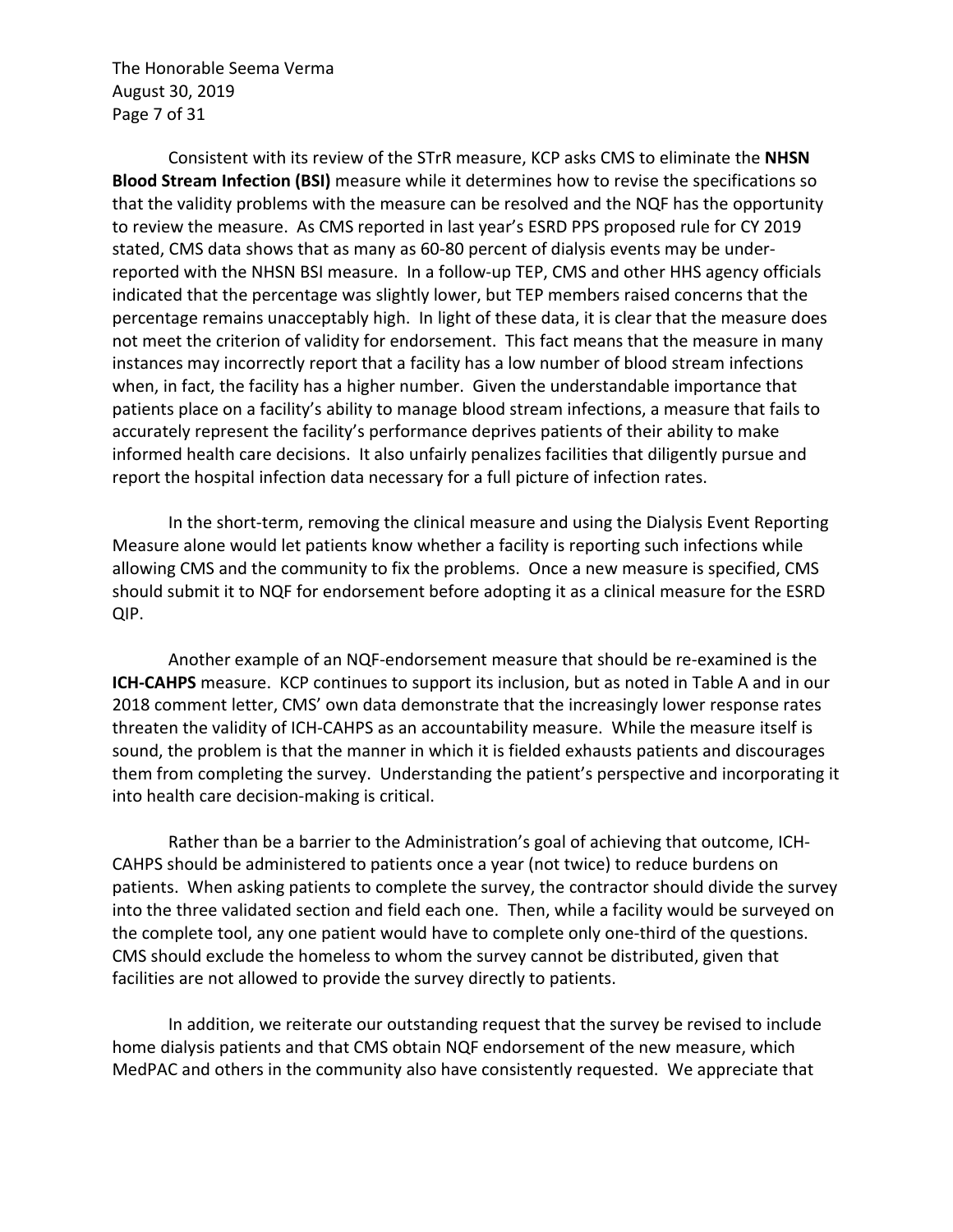The Honorable Seema Verma August 30, 2019 Page 8 of 31

CMS has completed some work on the tool, but given the Administration's strong desire to incentivize home dialysis, having an in-center only tool seems to contradict that position.

Finally, it is important that CMS allow facilities and patients to use the ICH-CAHPS survey results to improve care. Patients and physicians participating in the recent TEP on patientoutcomes measures raised concerns multiple times that the fact that facilities never see the results and cannot communicate with patients about the results leaves patients feeling as if they had wasted their time completing the survey. Patients want to be heard. As currently administered, ICH-CAHPS has the opposite effect.

## **3. CMS should remove the two measures that NQF has rejected as part of its endorsement process from the ESRD QIP; similarly, CMS should remove the hypercalcemia measure because NQF has assigned it reserve status.**

Just as CMS is right to re-evaluate existing endorsed measures when data show there may be problems with validity and/or reliability, CMS should not use measures that have failed NQF's scientific criterion. The NQF has formally rejected one measure, the **Percentage of Prevalent Patients Waitlisted (PPPW)**, concluding that it lacks validity. Lacking validity means that the PPPW measure does not accurately measure its facility performance. Part of the problem is that the measure fails to measure actions taken by dialysis facilities. "Fair and accurate attribution is essential to the success of value-based purchasing and alternative payment models."14 If patients or other stakeholders were to use it to make medical decisions, they would be using invalid information. Given that reality, CMS should not use the measure so as to ensure that the ESRD QIP is not misleading patients. In this case, CMS should work to develop a measure that will provide accurate information related to transplantation and empower patients in their decision-making. As we have recommended in previous letters, we encourage CMS to work with the community to develop a referral and first appointment measure to which facilities could be directly held accountable. CMS has referenced in the "Advancing American Kidney Health" initiative that it is working on a referral measure; KCP supports the efforts and asks to work directly with CMS on this project.

Although NQF had endorsed a distinct composite dialysis adequacy measure, it has since reviewed the **(Kt/V) Dialysis Adequacy Comprehensive** measure. The NQF Renal Standing Committee reviewed the measure and recommended against endorsement. Importantly, the Standing Committee did not review or question the technical construction of the measure because it did not pass NQF's "Importance" criterion (*i.e.*, it failed on performance gap), a threshold requirement for further discussion on factors such as validity and reliability. Using a pooled measure approach is problematic as well because it results in all patients from the four dialysis populations (adult and pediatric/peritoneal and hemodialysis) being pooled into a single denominator. The scores are calculated as would be done for a single measure. This approach

<sup>14</sup>NQF, *supra* note 3, at 13.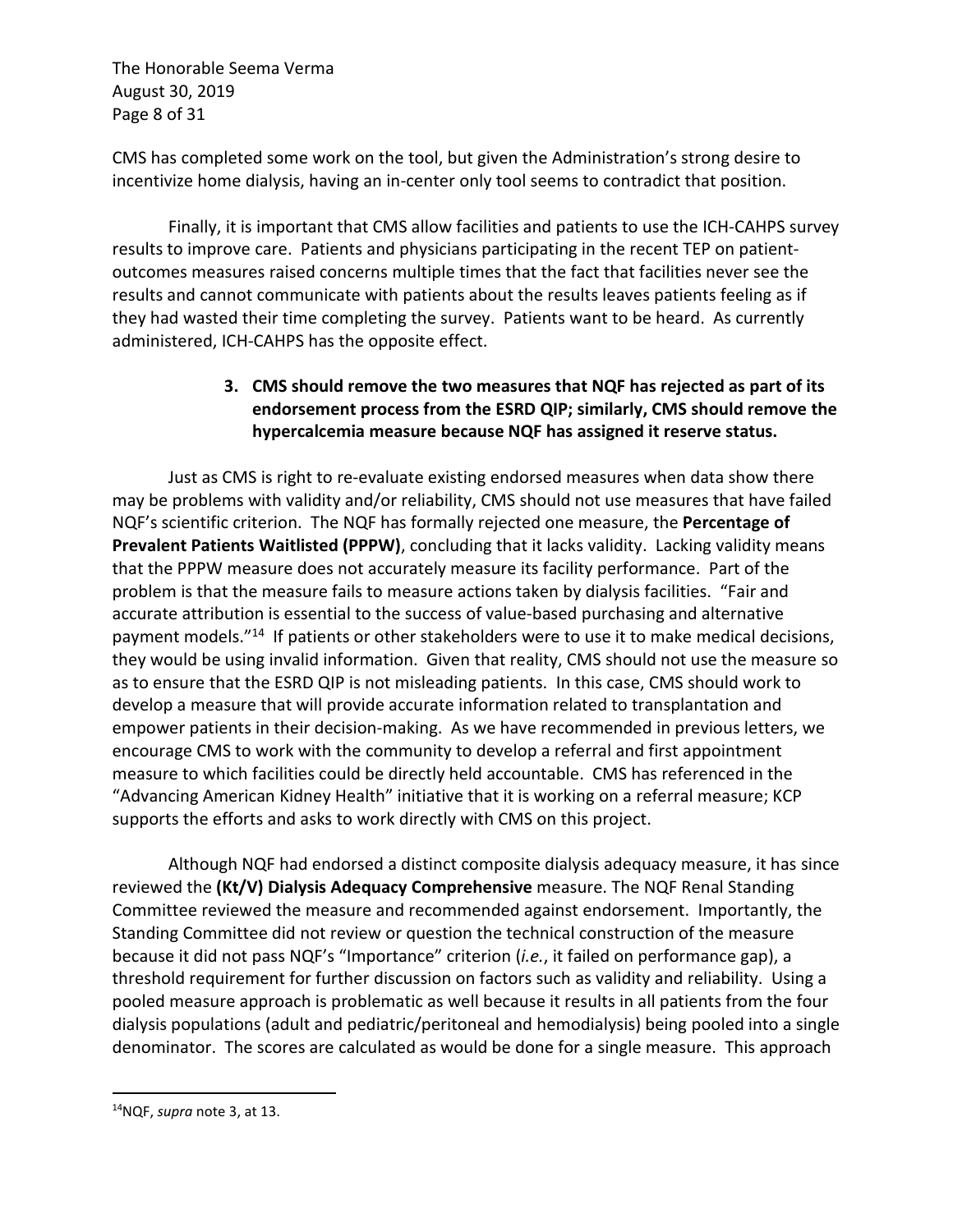The Honorable Seema Verma August 30, 2019 Page 9 of 31

eliminates the ability to see performance on any specific patient population. NQF has endorsed other measures in the domain of dialysis adequacy. They are:

- NQF #0249 Delivered Dose of HD Above Minimum;
- NQF #0318 Delivered Dose of PD Above Minimum;
- NQF #1432 Minimum spKt/V for Pediatric HD Patients
- NQF #2704, Minimum Delivered PD Dose;
- NQF #2706, Pediatric PD Adequacy—Achievement of Target Kt/V

CMS should use these measures instead of the rejected measure, not only to be consistent with the statutory mandate, but also to ensure that patients have the ability to understand each facility's actual performance on the different dialysis modalities. This approach is especially important given the Administration's emphasis on increasing the number of patients selecting home dialysis.

Similarly, the **Hypercalcemia** measure should no longer be used in the ESRD QIP because it is based on NQF #1454, which the NQF has placed in reserve status. In addition, in its 2016 report, the Measure Applications Partnership (MAP) did not support the measure. Historically, CMS has stated that it is required to use the hypercalcemia measure under the statutory provision requiring the adoption of measures for oral-only drugs (which is distinct from the provision related to bone mineral measures). That oral-only requirement, however, applied only when there was an oral-only calcimimetic. Now that Parsavib®, an IV calcimimetic, is being reimbursed through the ESRD prospective payment system, the statutory provision is no longer relevant to the status of the hypercalcemia measure. Therefore, CMS should retire it.

In addition, KCP reiterates that it would be appropriate, for purposes of having a bone mineral metabolism measure, to use the serum phosphorous measure as a reporting measure in the QIP. Even though the measure is in reserve status, physicians still rely upon the serum phosphorous measure to make clinical decisions.

### **4. CMS should avoid modifying NQF-endorsed measures when adopting them for the ESRD QIP.**

Several of the measures on the list for PYs 2022 and 2023 are "based on" NQF-endorsed measures, but have not been endorsed by NQF because some aspects of the measure have been changed, making the measure different than the one NQF reviewed under the scientific measure evaluation criteria. Modifying a measure after it has been endorsed changes the measure without providing NQF and its expert panels with the opportunity to evaluate whether those changes impact the endorsement criteria, such as reliability and validity.

Therefore, we ask that CMS indicate in the final rule that it will either adopt the measures as endorsed by NQF without modification or, if the Agency believes a modified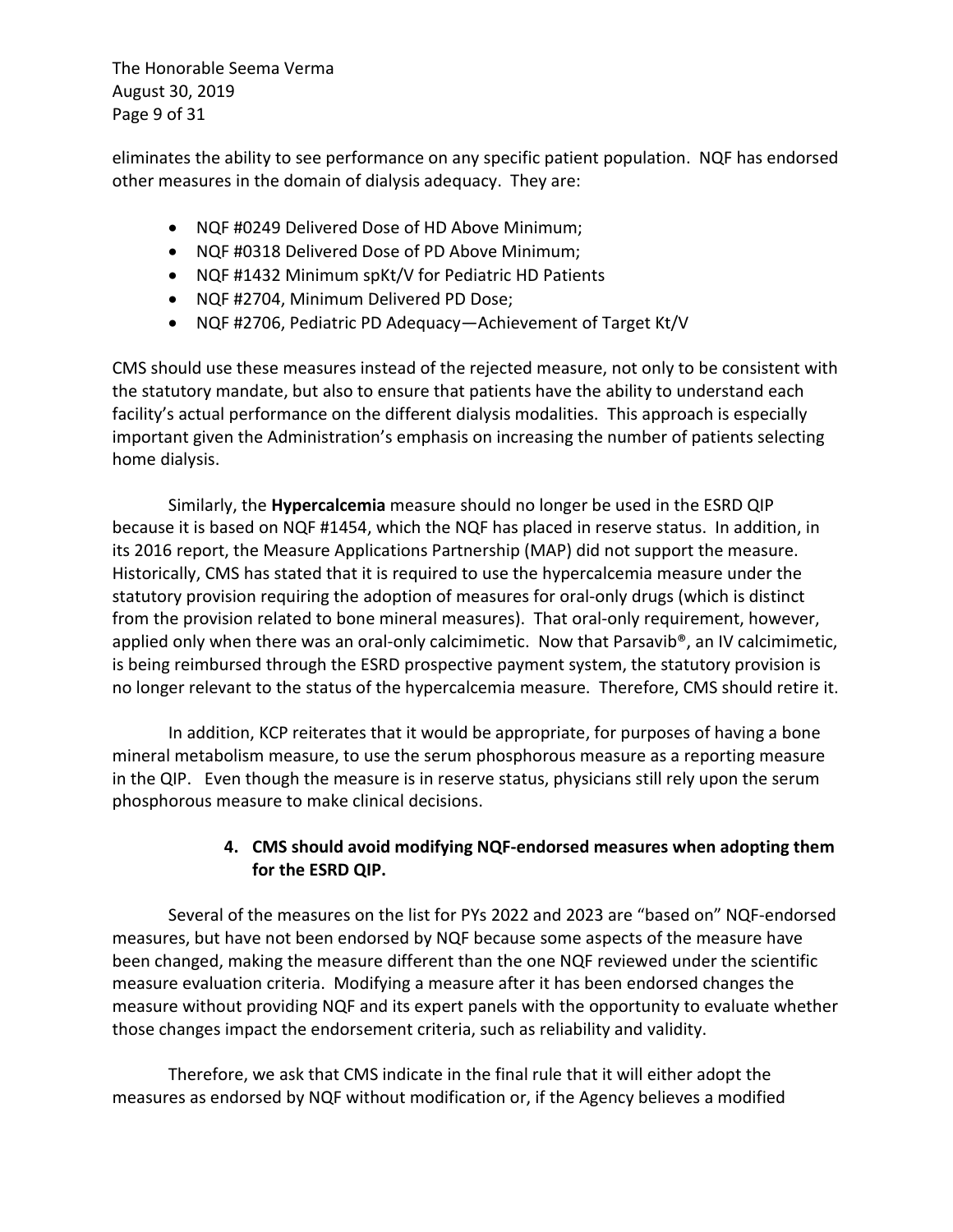The Honorable Seema Verma August 30, 2019 Page 10 of 31

version is necessary for the ESRD QIP, that it will submit the modified version to NQF for endorsement while using it as a reporting measure in the QIP until the measure is endorsed. Given the topics of some of these measures, we understand that CMS may believe it is not appropriate to remove the measure from the QIP while seeking NQF endorsement. To that end and in this instance only, we have suggested when allowing the measure to remain in the QIP may be appropriate. However, we encourage CMS on a going forward basis not to skip the NQF endorsement step and to adhere to the statutory requirements set out in MIPPA.

While Table 3 in the Proposed Rule suggests a different set, based on previous rules and the specifications available at the CMS website, the ESRD QIP measures that are "based on" the NQF-endorsed measure are listed below with the KCP recommendations of how to address each one.

### • **STrR, based on NQF #2979**

- o As described above and below, CMS should evaluate the validity concerns raised by hospital coding concerns and use a true risk-standardized rate measure that would be submitted to the NQF for endorsement.
- $\circ$  As noted below, KCP also recommends that CMS apply the "partial credit" approach proposed for the NHSN Dialysis Event measure also should be applied to the STrR reporting measure.
- **Hypercalcemia, based on NQF #1454**
	- o CMS should retire the measure, as noted elsewhere in this comment letter.
- **Clinical Depression Screening and Follow-Up, based on NQF #0418**
	- o CMS should seek NQF endorsement and work with the community to develop a standardized tool.
- **NHSN Bloodstream Infection (BSI) in Hemodialysis Patients, based on NQF #1460**
	- o As described above, CMS should eliminate the NHSN BSI measure and rely upon the NHSN dialysis event reporting measure while CMS convenes a TEP to identify the problems with the BSI measure. Once it has revised the measure, CMS should submit the revised measure, which would meet the validity requirements of endorsements, to the NQF.
- **Medication Reconciliation for Patients Receiving Care at Dialysis Facilities (MedRec), based on NQF #2988**
	- o CMS should revert to the NQF-endorsed specifications.
	- o KCP strongly objects to the proposed change to the specifications to use "facility-months." The previous calculation using the patient-months construction comports with the NQF-endorsed measure and should be used. We do not understand the statement in the Proposed Rule that one reason for the change is that reporting measures use a "facility-months" construction because it simply is not true. For example, the STrR reporting measure relies upon the related "patient-years" at-risk construction.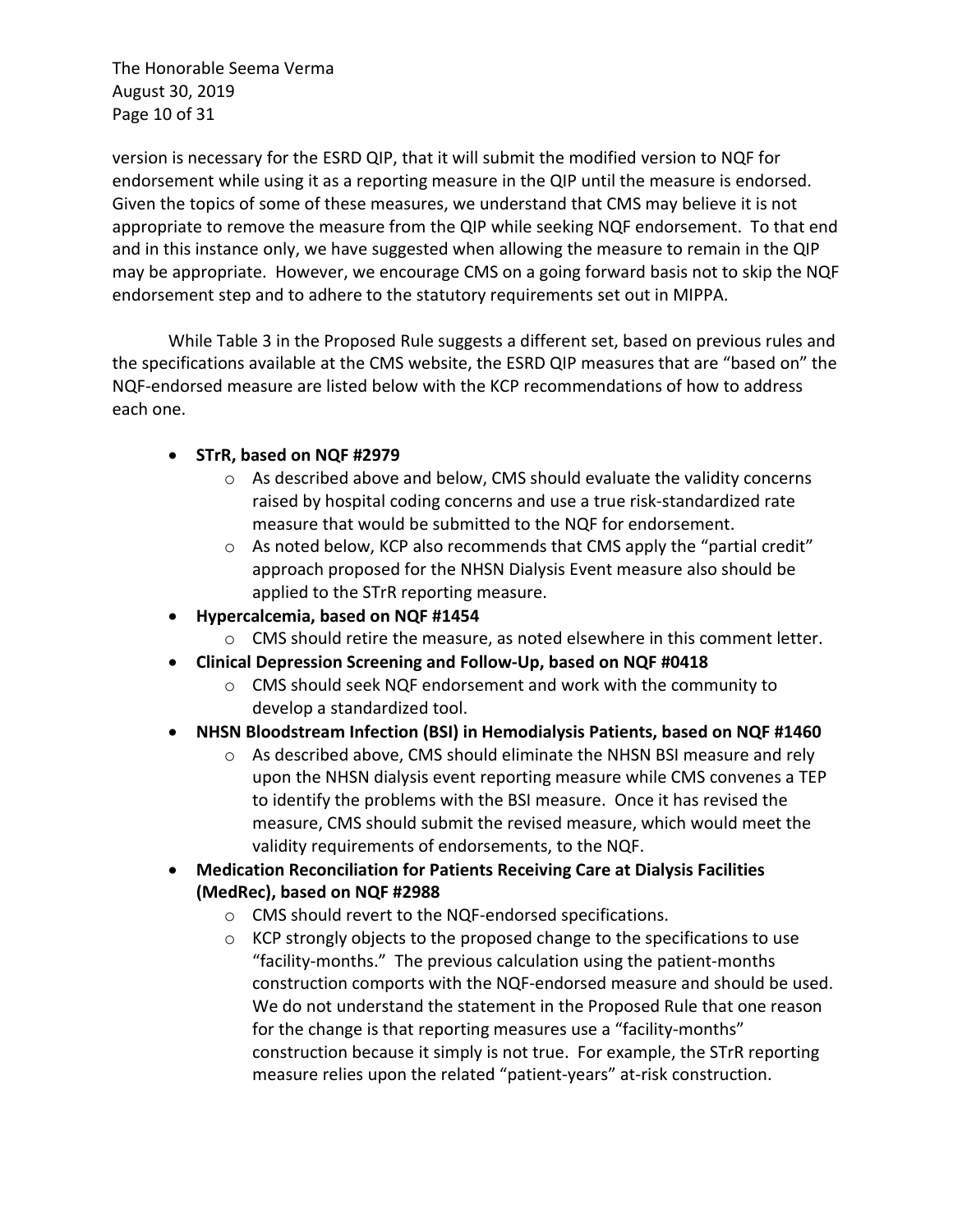The Honorable Seema Verma August 30, 2019 Page 11 of 31

As noted above and in previous rules, CMS has indicated that the **Ultrafiltration** measure was based on NQF #2701, but Table 3 in the Proposed Rule suggests otherwise. If the intent remains to use NQF #2701, we ask that CMS use the measure as specified when endorsed by NQF.

### **5. CMS should seek NQF endorsement for new measures prior to adopting them in the ESRD or at least use them only as reporting measures while seeking NQF-endorsement.**

KCP has supported the **NHSN Dialysis Event** measure as a reporting measure, but has asked for CMS to eliminate the recent addition of a set of subjective factors to the measure because these factors do not support the purpose of the measure. Given the statutory requirement to use NQF-endorsed measures, it is unclear why CMS has not yet submitted this measure for NQF review. Therefore, we also ask that CMS submit the measure to NQF for review in the next cycle.

KCP supports the proposed change to remove the exclusion of facilities with fewer than 12 eligible reporting months, beginning with PY 2022, and to assess successful reporting based on the number of months facilities are eligible to report the measure. Under the new proposal, facilities would receive credit for scoring purposes based on the percentage of months they successfully report data out of the number of eligible months. KCP agrees with CMS that providing the partial credit is a useful proposal. We also recommend that CMS apply the "partial credit" approach proposed for the **NHSN Dialysis Event** measure also should be applied to the STrR reporting measure.

### **B. CMS should honor its commitment to use rate measures in favor of ratio measures.**

KCP appreciates that CMS has recognized that it can be difficult for patients to understand ratio measures and apply the information from them in a way that allows for meaningful decision-making. NQF has also raised concerns that ratio measures have relatively wide confidence intervals that can lead to facilities being misclassified and their actual performance not being reported. To address these issues, KCP has recommended that the QIP use a true risk-standardized rate in place of the standardized ratio measures. A ratio that is then multiplied by a national median is not a true risk-standardized rate.

In addition, CMS, Assistant Secretary for Planning and Evaluation (ASPE), and NQF have recognized the importance of risk-adjusting certain measures. KCP supports CMS' decision to risk adjust the Standardized Mortality Ratio (SMR) measure using race/ethnicity. This adjustment should also be used with the other three standardized ratio measures adopted in the ESRD QIP. Consistent with the NQF's 2018 renal dialysis report and the ongoing work of the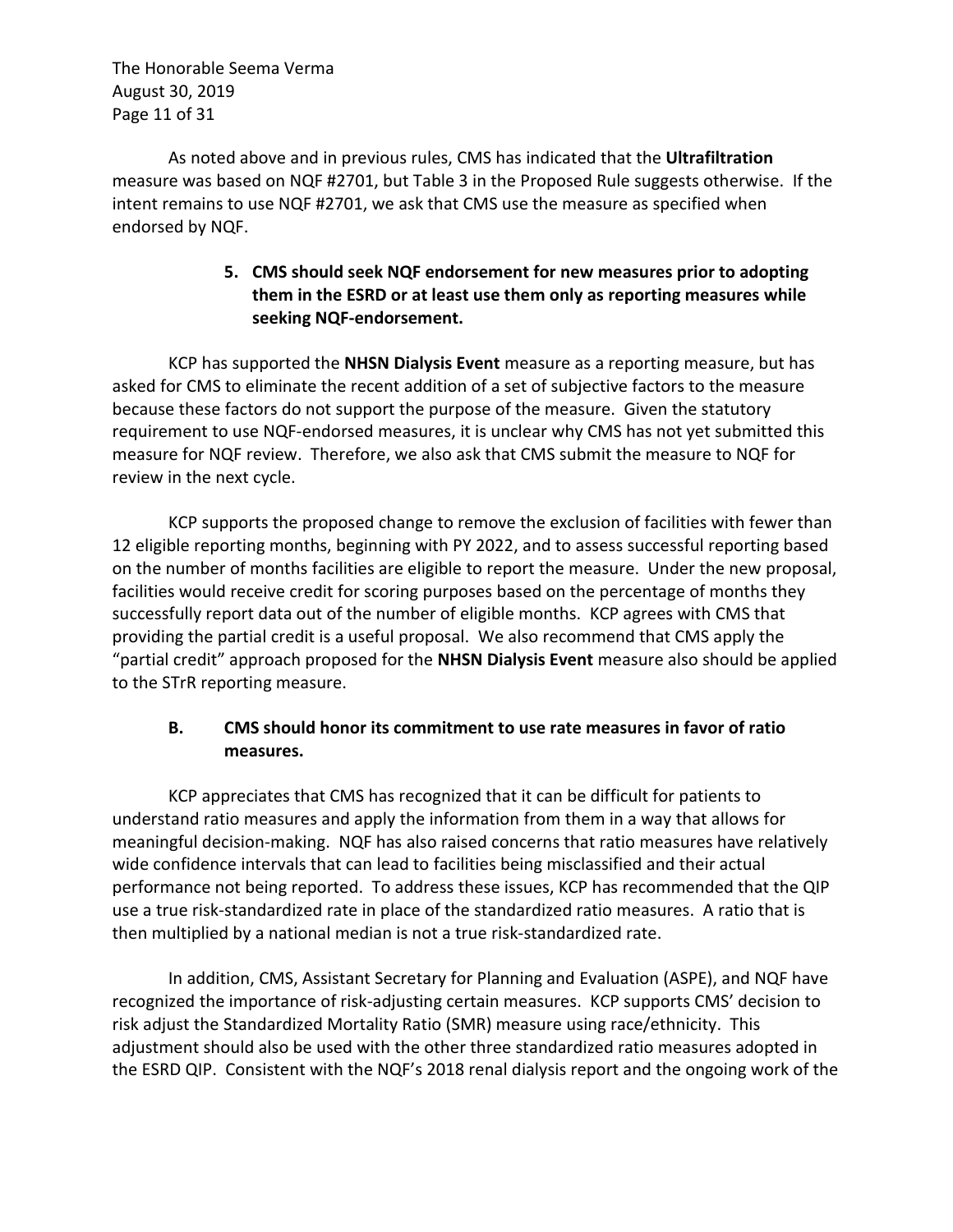The Honorable Seema Verma August 30, 2019 Page 12 of 31

NQF and the ASPE report, KCP asks CMS to develop socio-demographic adjusters for these measures as well.

This approach would be consistent with the work CMS has asked NQF to undertake and that NQF described in its recent report to the Congress.

…healthcare outcomes are not solely the result of the quality of care received and can be influenced by factors outside a provider's control, such as a patient's comorbid conditions or severity of illness. Because patients are not randomly assigned to providers, performance measures should account for these underlying differences in patients' health risk to ensure performance measures make fair conclusions about provider quality….Risk adjusting outcome measures to account for differences in patient health status and clinical factors (e.g., comorbidities, severity of illness) that are present at the start of care is widely accepted. However, there is a growing evidence base that a person's social risk factors (*i.e.*, socioeconomic and demographic factors) can also affect health outcomes.15

KCP understands that it may take some time to develop the appropriate sociodemographic adjusters, but encourages CMS to use the existing rates for each of the QIP standardized ratio measures, add the race/ethnicity adjustment, and submit the updated measures to NQF for endorsement. If CMS were to take these steps this fall, these measures could arguably be reviewed and ideally endorsed before PY 2022 begins.

#### **II. Structure**

KCP appreciates the engagement with CMS during the past several years as the ESRD QIP has evolved. These discussions have resulted in the ESRD QIP helping patients and providers move toward a payment system that incentivizes high-quality performance. As the ESRD QIP nears the 10 year milestone, we look forward to continued engagement.

## **A. KCP supports the proposed updates to the regulatory text.**

One of the policies that KCP has consistently supported with regard to the ESRD QIP is the fact that the measures, as well as benchmarks for improvement and achievement thresholds, have been finalized in advance of the performance years. Therefore, KCP supports the proposal to codify in the regulatory text that the baseline period and performance period for each payment year will be adopted automatically by advancing each payment period by one year from the baseline and performance period that were adopted for the previous payment

<sup>15</sup>*Id.* at 15.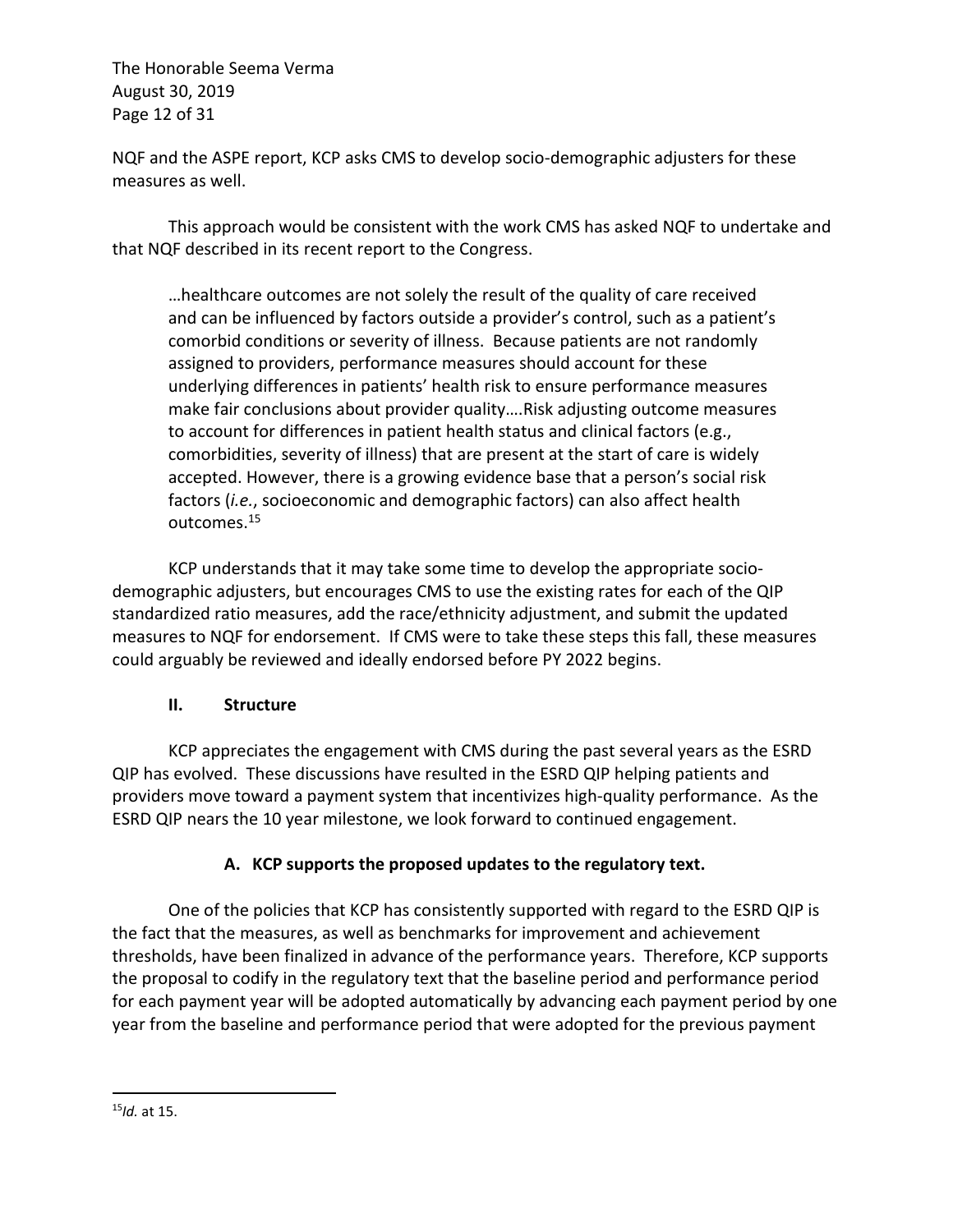The Honorable Seema Verma August 30, 2019 Page 13 of 31

year. This step will provide predictability and avoid CMS having to provide notice and stakeholders having to comment on this policy each year.

Similarly, KCP supports the predictability of codifying the long-standing policy that facilities must submit measure data to CMS on all measures for calculating measure scores. We also support codifying requirements for the Extraordinary Circumstances Exception (ECE) process, including the new option for facilities to reject an extraordinary circumstance exception granted by CMS under certain circumstances.

## **B. KCP encourages CMS to continue to work with stakeholders in a transparent process to identify and address the potential causes that could lead to the penalties increasing when actual performance has improved.**

As NQF and others have indicated, VBP measures should measure the performance of providers fairly and accurately.16 Historically, the ESRD QIP's structure has provided a consistent platform for achieving that goal. While KCP has expressed concern about certain measures not providing fair and/or accurate information, the structure has been for the most part an exemplar of how VBP structures should work.

Thus, KCP was surprised and concerned during the last few rulemakings, when CMS projected a substantial increase in the number of facilities being penalized under the ESRD QIP even though the actual performance of dialysis facilities was improving. In addition to being penalized, facilities will be required to report publicly to their patients that under the QIP their quality is lower, even though that result is not factually correct. This non-sequitur would undermine the trust in, and integrity of, the ESRD QIP.

KCP continues to believe that quality is not relative and that any program that requires public reporting and penalizes providers should reflect the actual quality of care being provided. To that end, KCP reiterates that we would prefer the Total Performance Score (TPS) cut points and the benchmarks and thresholds for attainment and improvement to be based objective goals. We remain concerned that setting a fixed number of facilities in any of the five TPS categories distorts quality and eliminates transparency. It results in a pre-determined number of facilities being labeled as providing poor quality, when in reality there may actually a greater or lesser number of facilities that should fall into the lowest quintile based on their actual performance. If this approach were taken, the results projected by earlier rulemakings should not have occurred.

While we appreciate CMS' engagement with KCP and our consultants during the past year, we ask that CMS provide in the final rule the reason it believes that the projections led to

<sup>16</sup>*Id.* at 17.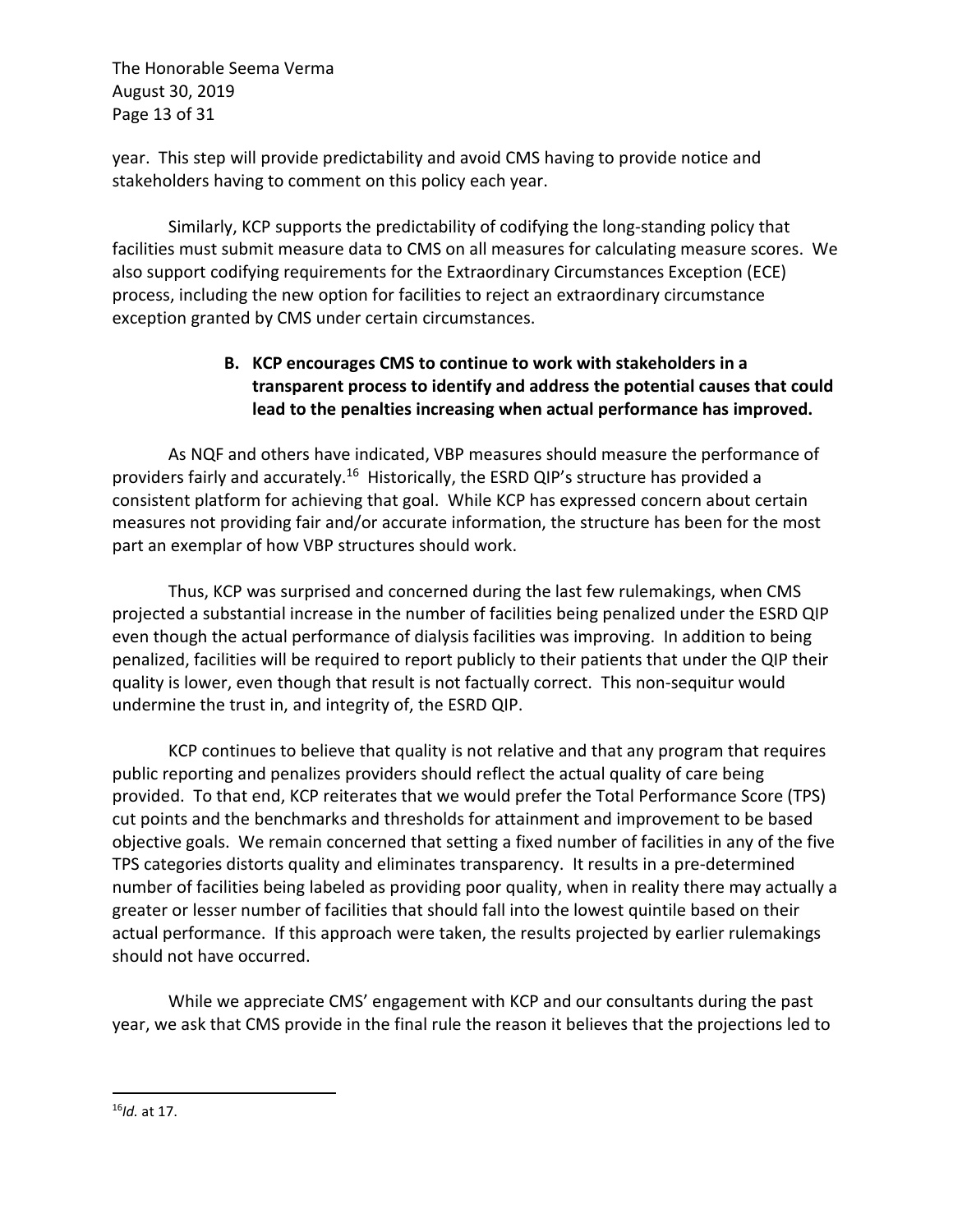The Honorable Seema Verma August 30, 2019 Page 14 of 31

the inverted result and why when the STrR measure is shifted to a reporting measure the problem is substantially lessened.

We believe this problem can be addressed in a way that promotes the integrity of the QIP and allows it to achieve the goals that CMS, the Congress, and the kidney care community have defined for it.

## **C. KCP continues to encourage CMS to work with the community and NQF to develop a better approach to the small numbers problem.**

KCP remains concerned that CMS' decision to include facilities with 11 or more cases as the basis for measure applicability instead of the more widely accepted 25 or more cases that commercial insurers and other private quality programs typically apply. Allowing so few cases undermines the statistical reliability of the measure results. We appreciate the work CMS has done on the small facility adjuster, but as Discern Health analyses have repeatedly shown (which we have provided in several of the previous KCP comment letters), the current policy unfortunately does not eliminate the random results associated with small numbers.

In addition, we have been encouraged by the work that NQF undertook in the rural context that recognizes that it remains important for small entities to report quality measures. NQF has identify ways to developed measures that can be used without small numbers negatively impacting the outcomes reported, as well.<sup>17</sup>

Given that the problem has not yet been resolved for the ESRD QIP, we ask that CMS work with KCP before the next rulemaking cycle to review options that could be part of the next rulemaking process.

## **III. Alignment of ESRD Quality Programs**

Finally, KCP renews our commitment to work with CMS to eliminate the inconsistencies and conflicts that have arisen among the various Medicare ESRD quality programs. In our comment last year, KCP offered one approach that would allow the DFC and QIP to achieve the independent goals CMS has identified for each and that would preserve the Congressional intent for the ESRD QIP. Under this model, KCP recommended that the DFC focus on meaningful measures that are not used in the ESRD QIP and provide patients with the data about each measure on its website in a way that allows patients to prioritize the measure results they want to see. The ESRD QIP would be a smaller set of meaningful measures that ensure that each measure has substantial weight to avoid any one measure being diluted by the others. Because the Congress mandated that the QIP be a public reporting program, we suggested that CMS shift the star ratings to the QIP TPS scores.

<sup>17</sup>*Id.* at 6.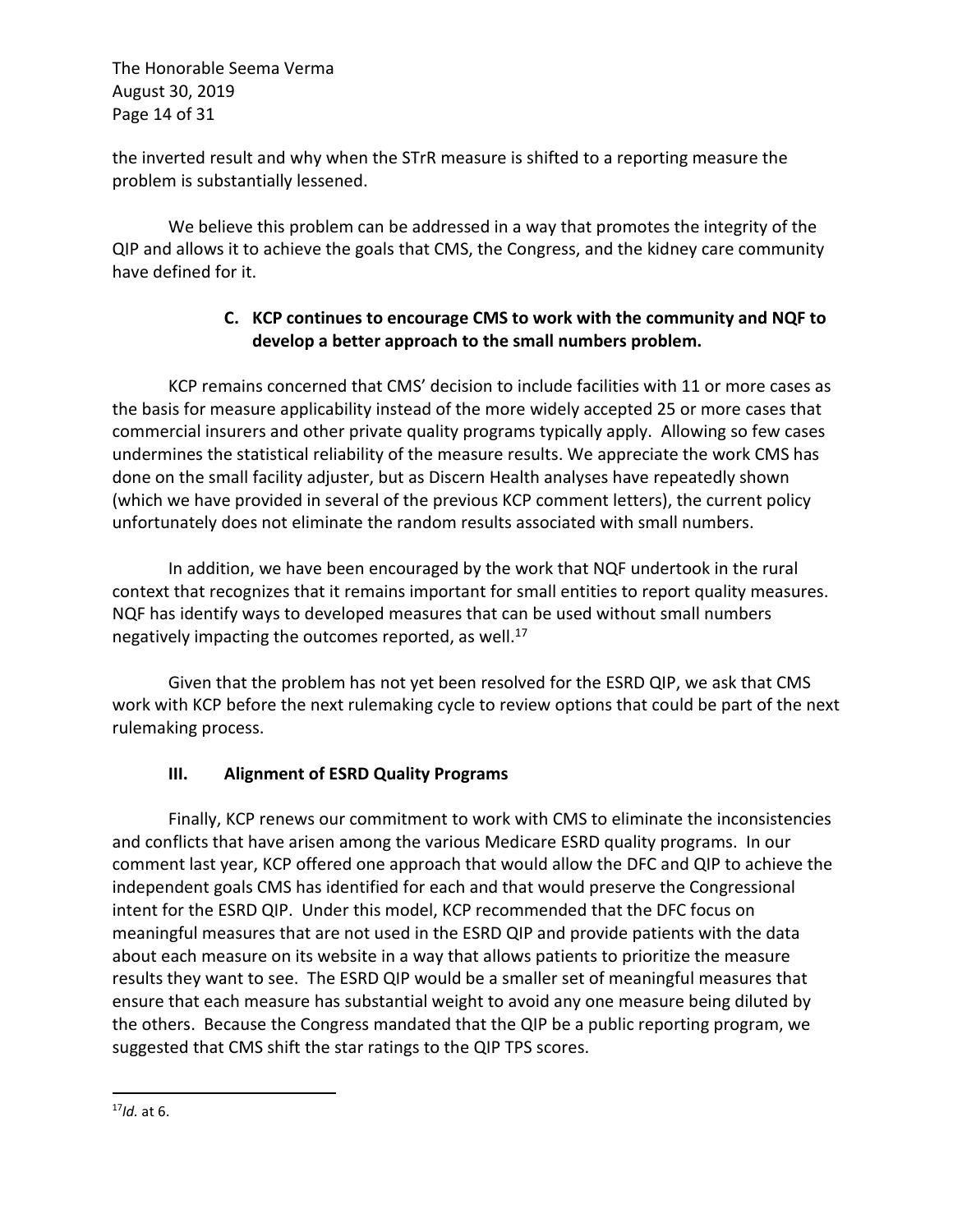The Honorable Seema Verma August 30, 2019 Page 15 of 31

We recommended the following initial set of measures for each program, based upon the measures that are in the programs today.

| <b>ESRD QIP Measures</b>                                                                                                                                                                           | <b>ESRD DFC Measures</b>                                                                                                  |
|----------------------------------------------------------------------------------------------------------------------------------------------------------------------------------------------------|---------------------------------------------------------------------------------------------------------------------------|
| Standardized hospitalization rate measure<br>(current ratio measure modified to a true risk-<br>standardized rate)                                                                                 | <b>KCQA UFR Measure</b>                                                                                                   |
| Standardized readmissions rate measure (current<br>ratio measure modified to a true risk-<br>standardized rate)                                                                                    | <b>KCQA Medication Reconciliation (MedRec)</b><br>Measure                                                                 |
| Catheter > 90 Days Clinical Measure                                                                                                                                                                | NHSN Healthcare Personnel Influenza Vaccination<br><b>Reporting Measure</b>                                               |
| Bloodstream infection measure (not the current<br>measures, but one that is valid and reliable and<br>meets other NQF criteria)                                                                    | Kt/V Dialysis Adequacy Comprehensive Clinical<br>Measure (modified to return to individual dialysis<br>adequacy measures) |
| Patient Experience of Care: In-Center<br>Hemodialysis Consumer Assessment of<br>Healthcare Providers and Systems (ICH CAHPS)<br>Survey Clinical Measure (modified per historic<br>recommendations) | Fistula measures (Current AV measure; future<br>standardized fistula rate)                                                |
| Hgb < 10 g/dL                                                                                                                                                                                      | Clinical Depression Screening and Follow-Up<br><b>Reporting Measure</b>                                                   |
| Serum phosphorous                                                                                                                                                                                  | Standardized Mortality Rate measure (current<br>ratio measure modified to a true risk-<br>standardized rate)              |
| Transplant referral measure, including assistance<br>with first visit                                                                                                                              | Patient Reported Outcome Measure (when<br>developed and endorsed)                                                         |

We also would ask that each of these measures be refined based on KCP recommendations for the specific measures.

In other letters, we have also suggested that CMS could align the two programs by ensuring that the DFC and QIP measures have the same specifications and the same scoring mechanism.

We encourage CMS to carefully review these proposals and would welcome the opportunity to identify ways of better aligning the ESRD QIP and DFC so that patients could use both programs for decision-making, but each one would be supportive of the other rather than conflicting as they are today.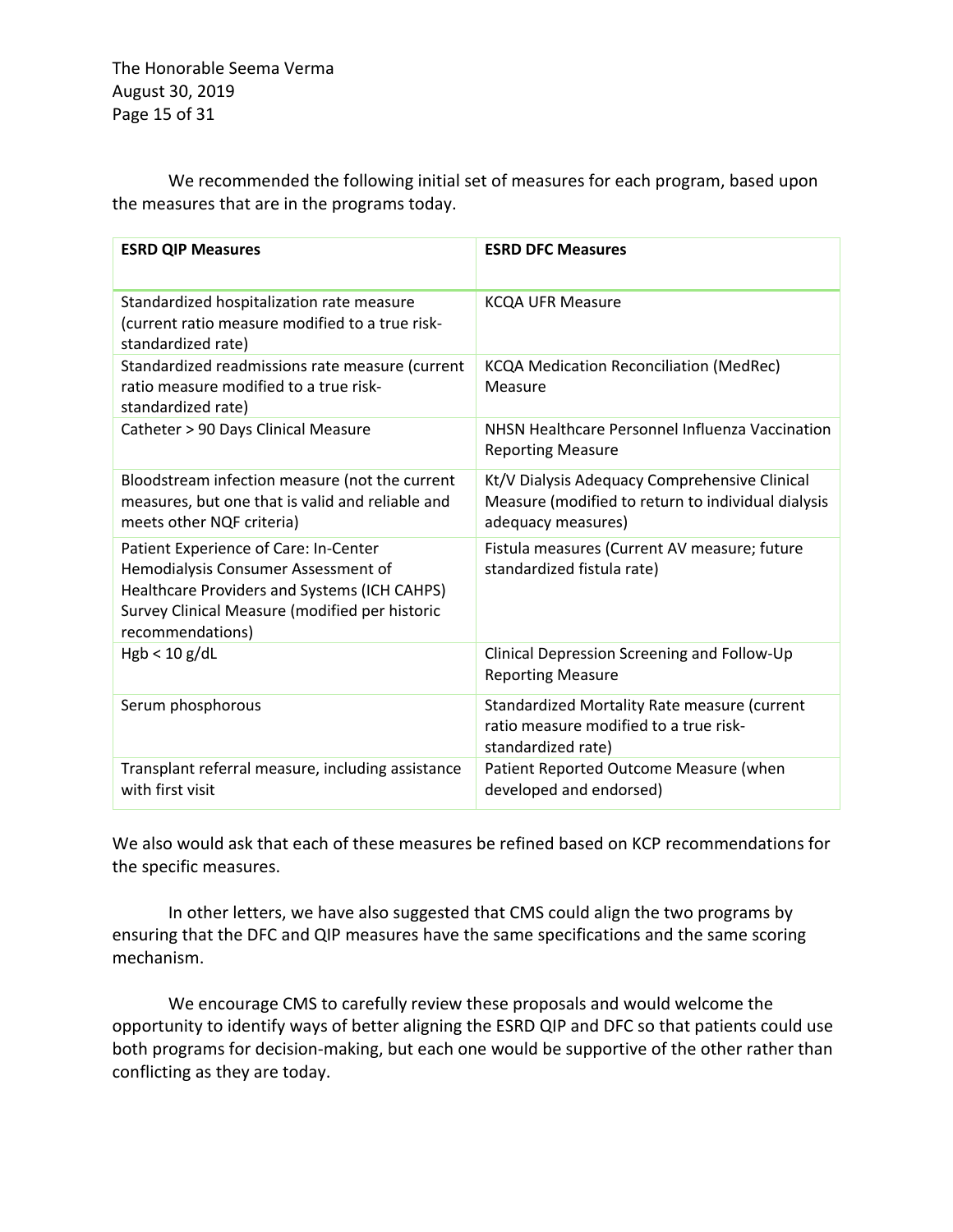The Honorable Seema Verma August 30, 2019 Page 16 of 31

#### **IV. Conclusion**

KCP appreciates the opportunity to provide comments on the Proposed Rule. Kathy Lester, our counsel in Washington, will be in touch to schedule a meeting. However, please feel free to contact her at any time if you have questions about our comments or would like to discuss any of them in further details. She can be reached at klester@lesterhealthlaw.com or 202-534-1773. Thank you again for considering our recommendations.

Sincerely,

Arhim, und

Allen Nissenson Chairman Kidney Care Partners

cc: Dr. Kate Goodrich, Director and CMS Chief Medical Officer Dr. Michelle Schreiber, Director Quality Measurement and Value-Based Incentives Group Dr. Reena Duseja, Chief Medical Officer for Quality Measurement James M. Poyer, Director, Division of Value, Incentives and Quality Reporting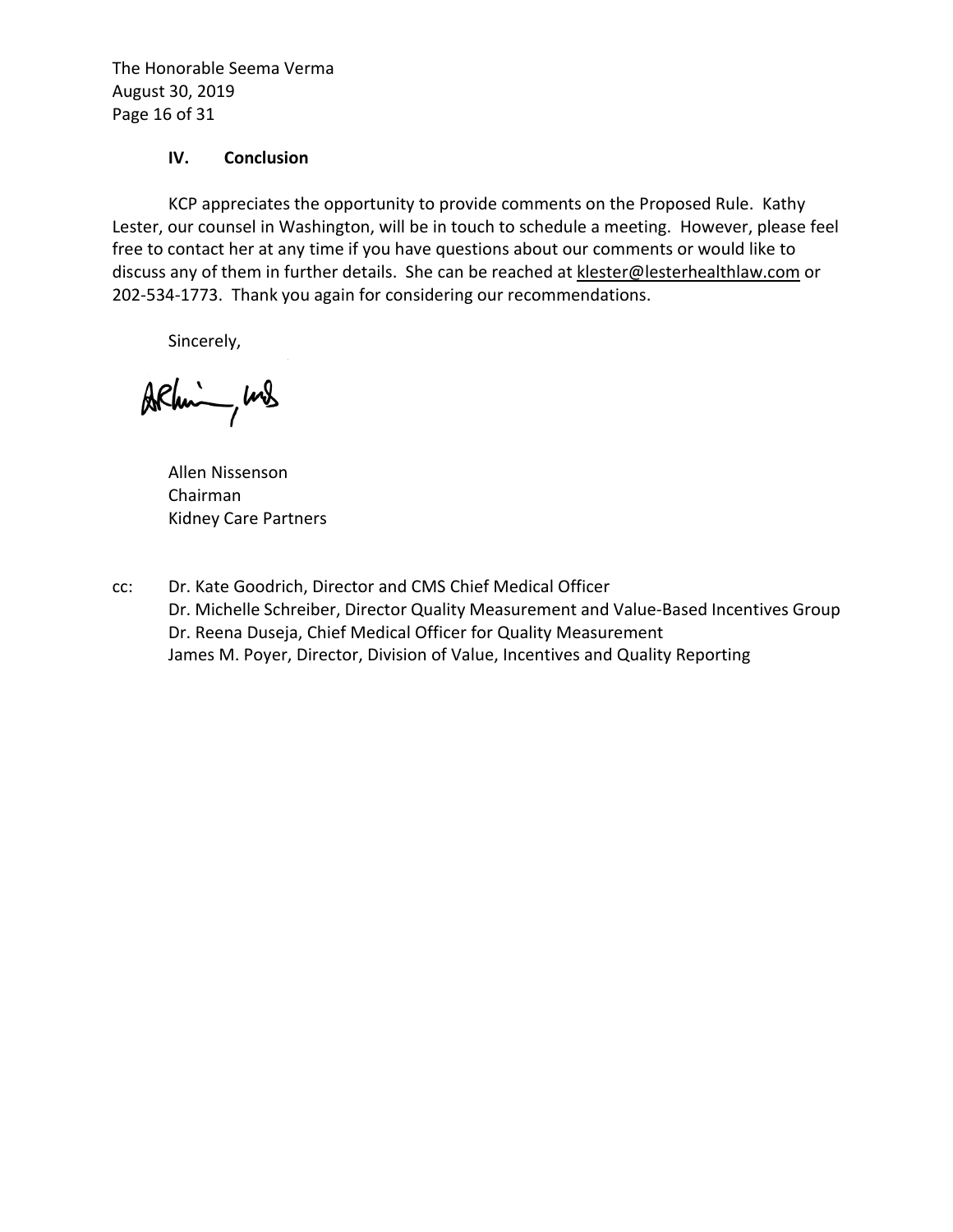The Honorable Seema Verma August 30, 2019 Page 17 of 31

|   | <b>NQF Status</b> | <b>Measure Title and Description</b>                                                                                                                                                                                                                                                                       | <b>KCP Concerns and</b><br><b>Recommendations</b>                                                                                                                                                                                                                                                                                                                                                                                                                                                                                                                                   |
|---|-------------------|------------------------------------------------------------------------------------------------------------------------------------------------------------------------------------------------------------------------------------------------------------------------------------------------------------|-------------------------------------------------------------------------------------------------------------------------------------------------------------------------------------------------------------------------------------------------------------------------------------------------------------------------------------------------------------------------------------------------------------------------------------------------------------------------------------------------------------------------------------------------------------------------------------|
| 1 | 0258              | <b>In-Center Hemodialysis Consumer</b><br><b>Assessment of Healthcare Providers</b><br>and Systems (ICH CAHPS) Survey<br><b>Administration</b> (clinical measure):<br>Measure assesses patients' self-reported<br>experience of care through percentage of<br>patient responses to multiple testing tools. | <b>Concern:</b> CMS data show that the<br>response rate is low and continues<br>to drop. The Patient-Reported<br>Outcomes TEP suggested that the<br>low response rate is due to patient<br>fatigue.<br>CMS should also align the<br>specifications with those that AHRQ<br>relied on when it tested the measure<br>to ensure the accuracy of its fielding<br>and make sure that patient contact<br>information is updated.                                                                                                                                                          |
|   |                   |                                                                                                                                                                                                                                                                                                            | Recommendation: KCP suggest<br>maintaining the measure as a<br>reporting measure until the response<br>rate is improved. In previous letters,<br>KCP has offered suggestions as to<br>how to address the problem of<br>fatigue by dividing the survey into<br>the three validated section and<br>fielding each one. Then, while a<br>facility is surveyed on the complete<br>tool, any one patient has to<br>complete only a third of the<br>questions. The survey should also<br>be revised to include home dialysis<br>patients and obtain NQF<br>endorsement of the new measure. |
|   |                   |                                                                                                                                                                                                                                                                                                            | <b>Burden reduction:</b> To reduce<br>administrative burden, CMS should<br>field the survey once a year and not<br>twice to reduce burdens on facilities<br>and patients. CMS should exclude<br>the homeless to whom the survey<br>cannot be distributed given that<br>facilities are not allowed to provide it<br>directly to patients.                                                                                                                                                                                                                                            |
|   |                   |                                                                                                                                                                                                                                                                                                            | Patient Empowerment: To<br>empower patients, CMS should<br>allow facilities to see the results of<br>the surveys so they can respond to<br>the specific patient concerns.<br>Patient members of the TEPs have                                                                                                                                                                                                                                                                                                                                                                       |

# **Table A: Measure Recommendations and Summary Analysis**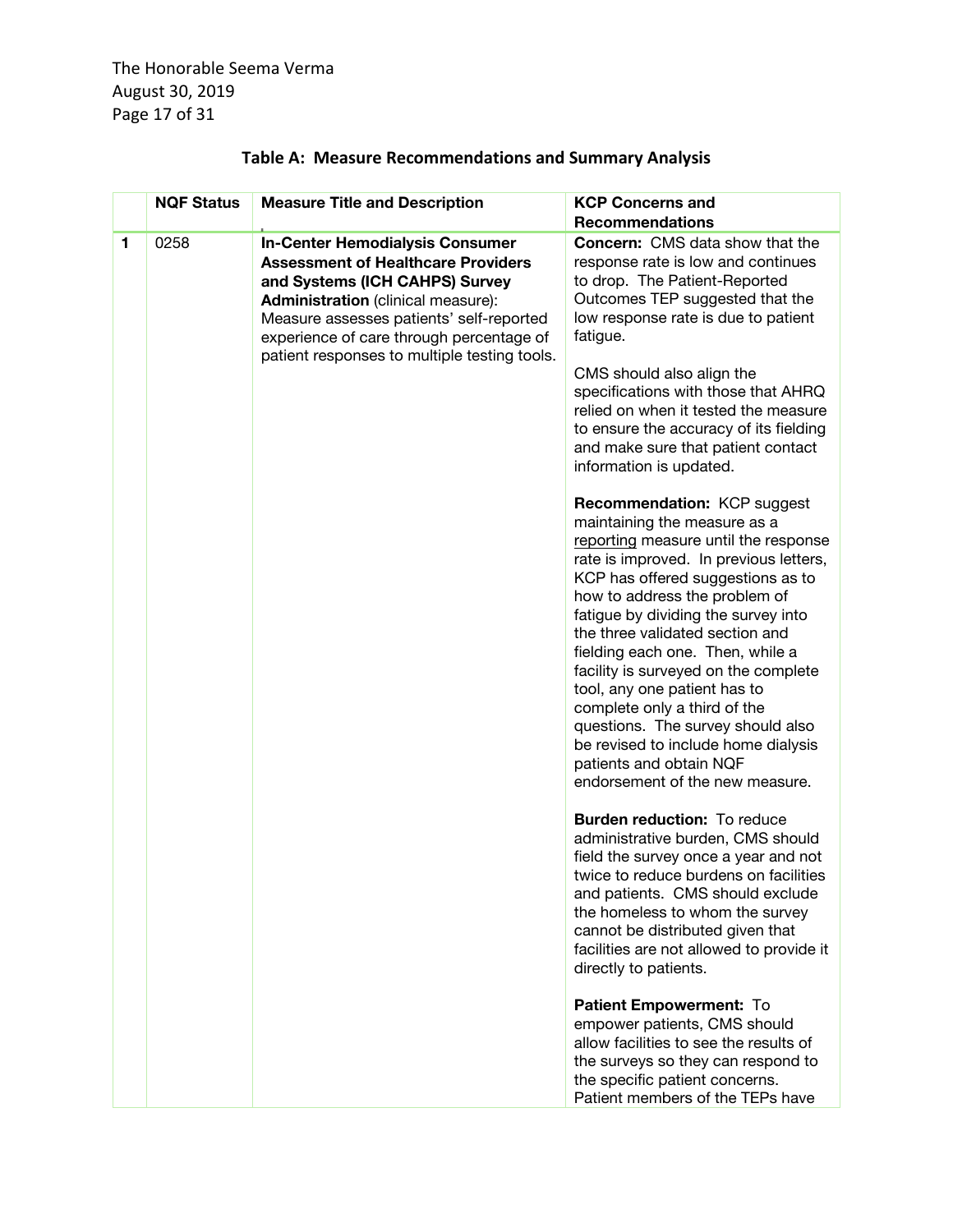|              |      |                                                                                                                                                                                                                 | recommended this step. KCP has<br>consistently recommended<br>extending the survey to include<br>questions related to home dialysis<br>patients. Given the Administration's<br>Advancing Kidney Care Initiative,<br>CMS should prioritize adding these<br>questions to the survey and seeking<br>NQF endorsement of the new<br>measure.                                                                                                                                                                                                                                                                                                                                                                                                                                                                                                                                                                                                                                                                                                                                                                                                                                                                                                                                                                                                                                                                |
|--------------|------|-----------------------------------------------------------------------------------------------------------------------------------------------------------------------------------------------------------------|--------------------------------------------------------------------------------------------------------------------------------------------------------------------------------------------------------------------------------------------------------------------------------------------------------------------------------------------------------------------------------------------------------------------------------------------------------------------------------------------------------------------------------------------------------------------------------------------------------------------------------------------------------------------------------------------------------------------------------------------------------------------------------------------------------------------------------------------------------------------------------------------------------------------------------------------------------------------------------------------------------------------------------------------------------------------------------------------------------------------------------------------------------------------------------------------------------------------------------------------------------------------------------------------------------------------------------------------------------------------------------------------------------|
| $\mathbf{2}$ | 2496 | <b>Standardized Readmission Ratio (SRR)</b><br>(clinical measure):<br>Ratio of the number of observed<br>unplanned 30-day hospital readmissions<br>to the number of expected unplanned 30-<br>day readmissions. | <b>Concern:</b> The QIP should use a true<br>risk-standardized rate measure,<br>because the ratio measure has<br>relatively wide confidence intervals<br>that can lead to facilities being<br>misclassified and their actual<br>performance not being reported. A<br>ratio that is then multiplied by a<br>national median is not a true risk-<br>standardized rate.<br>In addition, there is unnecessary<br>overlap with the SRR and the<br>standardized hospitalization ratio<br>measure (SHR), which results in a<br>facility being twice penalized for a<br>readmission occurring within 30<br>days of the index discharge. Also,<br>current policies do not prevent small<br>facilities from having scores that are<br>highly subject to random variability.<br>Recommendation: CMS could use<br>the underlying readmission rate and<br>appropriately risk adjust it using<br>race/ethnicity (as is done with the<br>standardized mortality ratio). It<br>should also build off of its<br>contracted work with NQF and<br>develop socio-demographic<br>adjusters, consistent with KCP's<br>2018 comment letter<br>recommendations. While CMS<br>submits the new measure to the<br>NQF for endorsement, it could use<br>this improved readmissions rate<br>measure in the QIP.<br><b>Burden Reduction: The confusion</b><br>around the ratio measure and<br>misclassification of facilities create |
|              |      |                                                                                                                                                                                                                 |                                                                                                                                                                                                                                                                                                                                                                                                                                                                                                                                                                                                                                                                                                                                                                                                                                                                                                                                                                                                                                                                                                                                                                                                                                                                                                                                                                                                        |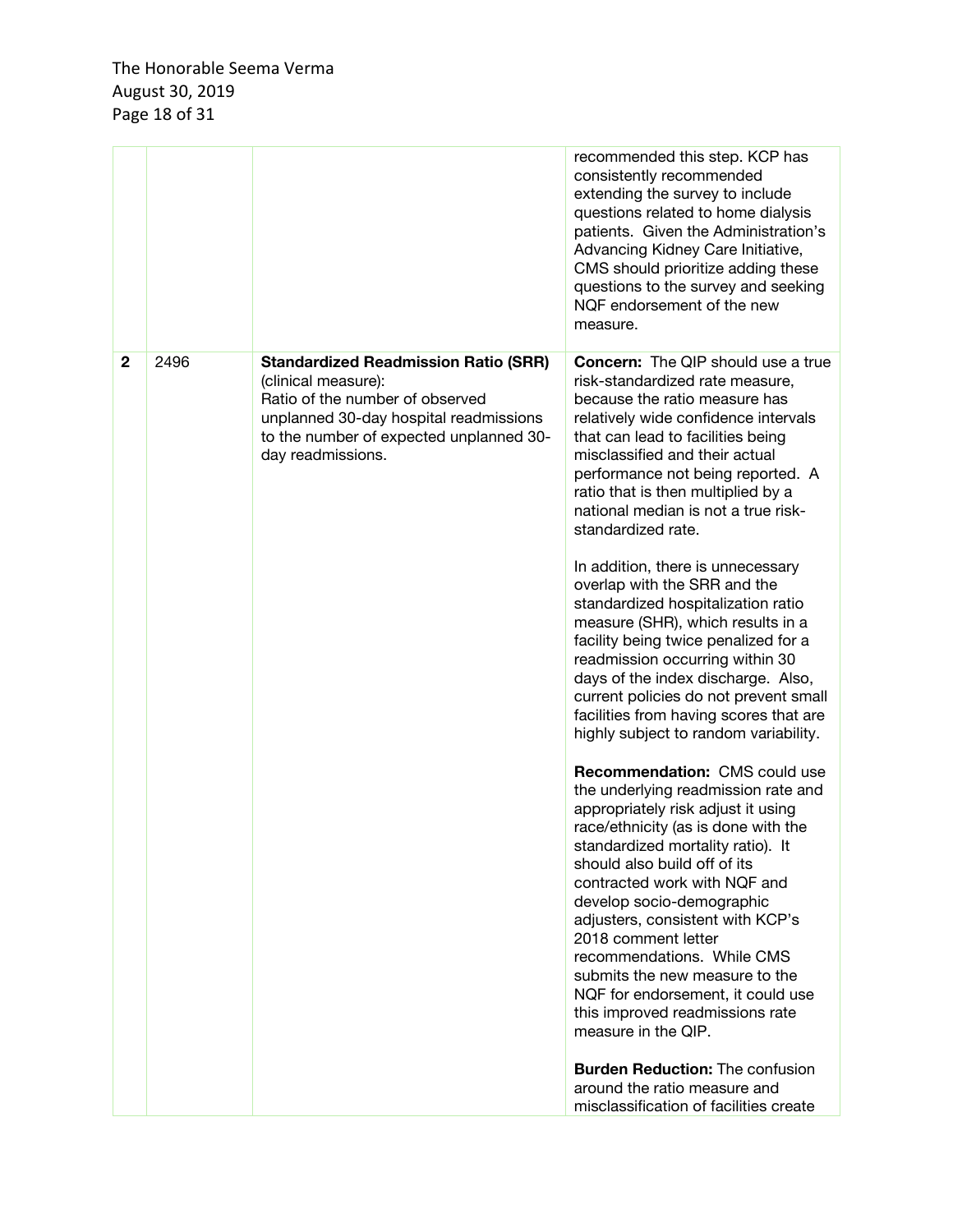|   |                                |                                                                                                                                                                                                                                                                                                                                             | an unnecessary burden on facilities,<br>as well as patients who are<br>interested in understanding the<br>actual performance of facilities and<br>cannot.<br><b>Patient Empowerment:</b><br>Readmissions is an important factor<br>in making health care decisions for<br>patients. CMS has acknowledged in<br>previous rulemaking that rate<br>measures are more transparent and<br>easier for patients and caregivers to<br>understand. CMS should act quickly<br>to establish a meaningful<br>readmissions measure for the QIP.                                                                                                                                                                                                                                                                                                                                                                                                                                                                                                                                                                                                                                       |
|---|--------------------------------|---------------------------------------------------------------------------------------------------------------------------------------------------------------------------------------------------------------------------------------------------------------------------------------------------------------------------------------------|--------------------------------------------------------------------------------------------------------------------------------------------------------------------------------------------------------------------------------------------------------------------------------------------------------------------------------------------------------------------------------------------------------------------------------------------------------------------------------------------------------------------------------------------------------------------------------------------------------------------------------------------------------------------------------------------------------------------------------------------------------------------------------------------------------------------------------------------------------------------------------------------------------------------------------------------------------------------------------------------------------------------------------------------------------------------------------------------------------------------------------------------------------------------------|
| 3 | Based on<br><b>NQF</b><br>2979 | <b>Standardized Transfusion Ratio (STrR)</b><br>(a clinical measure): Risk-adjusted STrR<br>for all adult Medicare dialysis patients.<br>Ratio of the number of observed eligible<br>red blood cell transfusion events occurring<br>in patients dialyzing at a facility to the<br>number of eligible transfusions that would<br>be expected | <b>Concern:</b> The STrR measure lacks<br>validity; KCP is pleased that CMS<br>has acknowledged this concern and<br>proposed reviewing the problem.<br>NQF found the STrR measure to<br>have very low reliability, especially<br>for small facilities.<br>CMS data show that the STrR<br>measure is not reliable for small<br>dialysis facilities; 43 percent of a<br>facility's score is attributable to<br>random noise and not signal.<br>Penalizing facilities for performance<br>due to random chance is not<br>appropriate. Until it is reliable for all<br>facilities, the measure should not be<br>used in the ESRD QIP. This is similar<br>to the concerns CMS is reviewing for<br>the STrR measure.<br><b>Recommendation: Consistent with</b><br>the recommendations of the NQF to<br>address gaps in the renal measure<br>set and the concerns CMS<br>acknowledged in the Proposed Rule,<br>KCP supports the review of the<br>measure and urges CMS to have<br>NQF review the measure in light of<br>the hospital coding data. Until that<br>data can be collected, KCP supports<br>using the STrR as a reporting<br>measure with the changes noted<br>below. |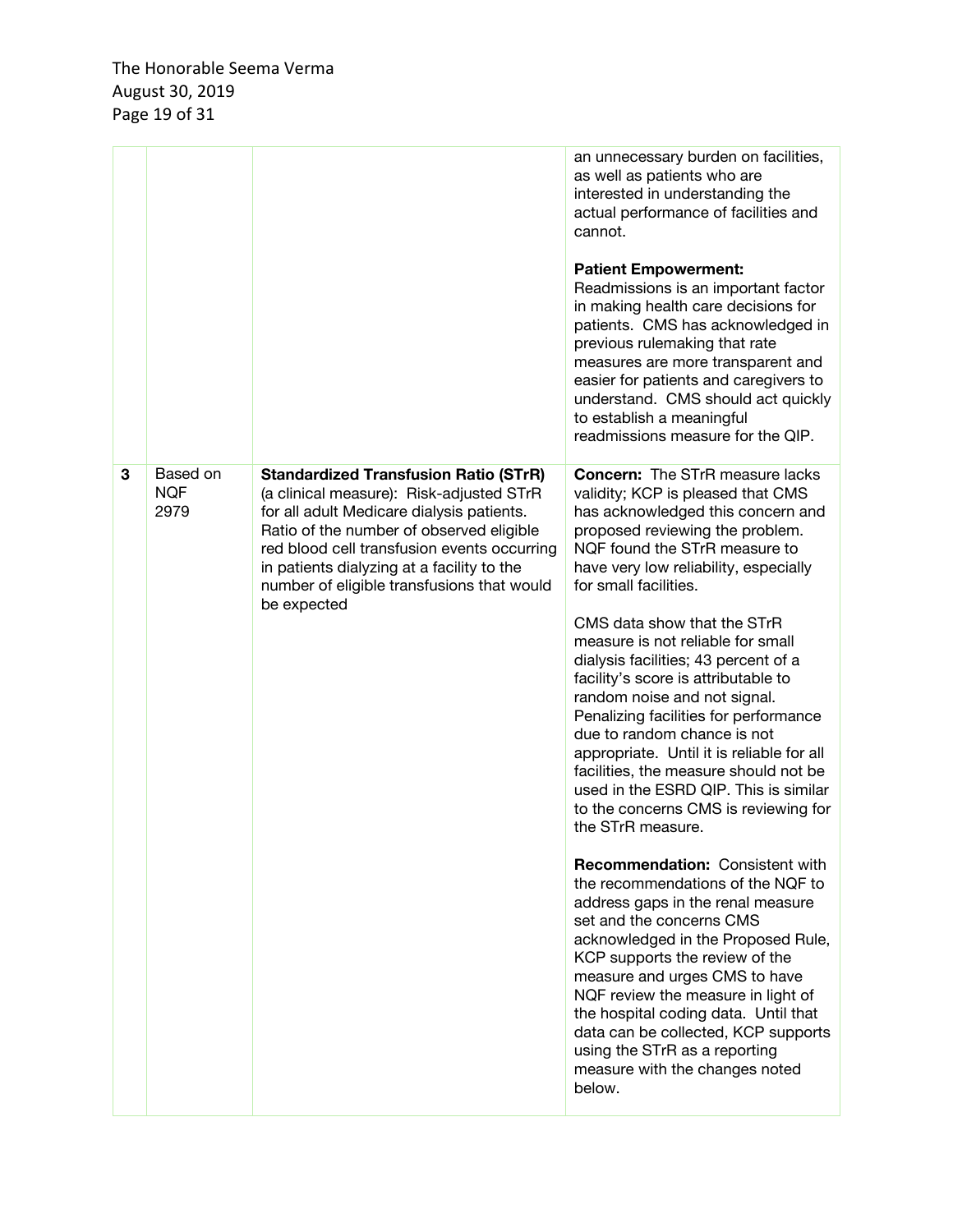The Honorable Seema Verma August 30 , 2019 Page 20 of 31

|  | The QIP should use a true risk-<br>standardized rate measure, because<br>the ratio measure has relatively wide<br>confidence intervals that can lead to<br>facilities being misclassified and<br>their actual performance not being<br>reported. A ratio that is then<br>multiplied by a national median is<br>not a true risk-standardized rate.                                                                                                                                        |
|--|------------------------------------------------------------------------------------------------------------------------------------------------------------------------------------------------------------------------------------------------------------------------------------------------------------------------------------------------------------------------------------------------------------------------------------------------------------------------------------------|
|  | CMS could use the underlying<br>transfusion rate and appropriately<br>risk adjust it using race/ethnicity (as<br>is done with the SMR). It should<br>also build off of its contracted work<br>with NQF and develop socio-<br>demographic adjusters, consistent<br>with KCP's 2018 comment letter<br>recommendations. While CMS<br>submits the new measure to the<br>NQF for endorsement, it could use<br>this improved transfusion rate<br>measure as a reporting measure in<br>the QIP. |
|  | In the 2018 comment letter, KCP<br>suggested a 4-year look-back<br>period, which would result in a<br>minimum of two-thirds of the<br>variance in both measures in all<br>three groups would be due to actual<br>differences between facilities and<br>would align the measures with the<br>Standardized Mortality Ratio (SMR)<br>used in Dialysis Facility Compare<br>(adhering to CMS' principals for<br>alignment among various quality<br>programs).                                 |
|  | Despite these points and given that<br>physicians and hospitals, not<br>dialysis facilities, control whether or<br>not a patient receives a transfusion,<br>KCP once again urges CMS to<br>adopt a more appropriate anemia<br>management measure. KCP<br>volunteers to work with CMS to<br>develop such a measure. Once an<br>appropriate measure is develop,<br>KCP asks that CMS submit it to NQF<br>for endorsement.                                                                  |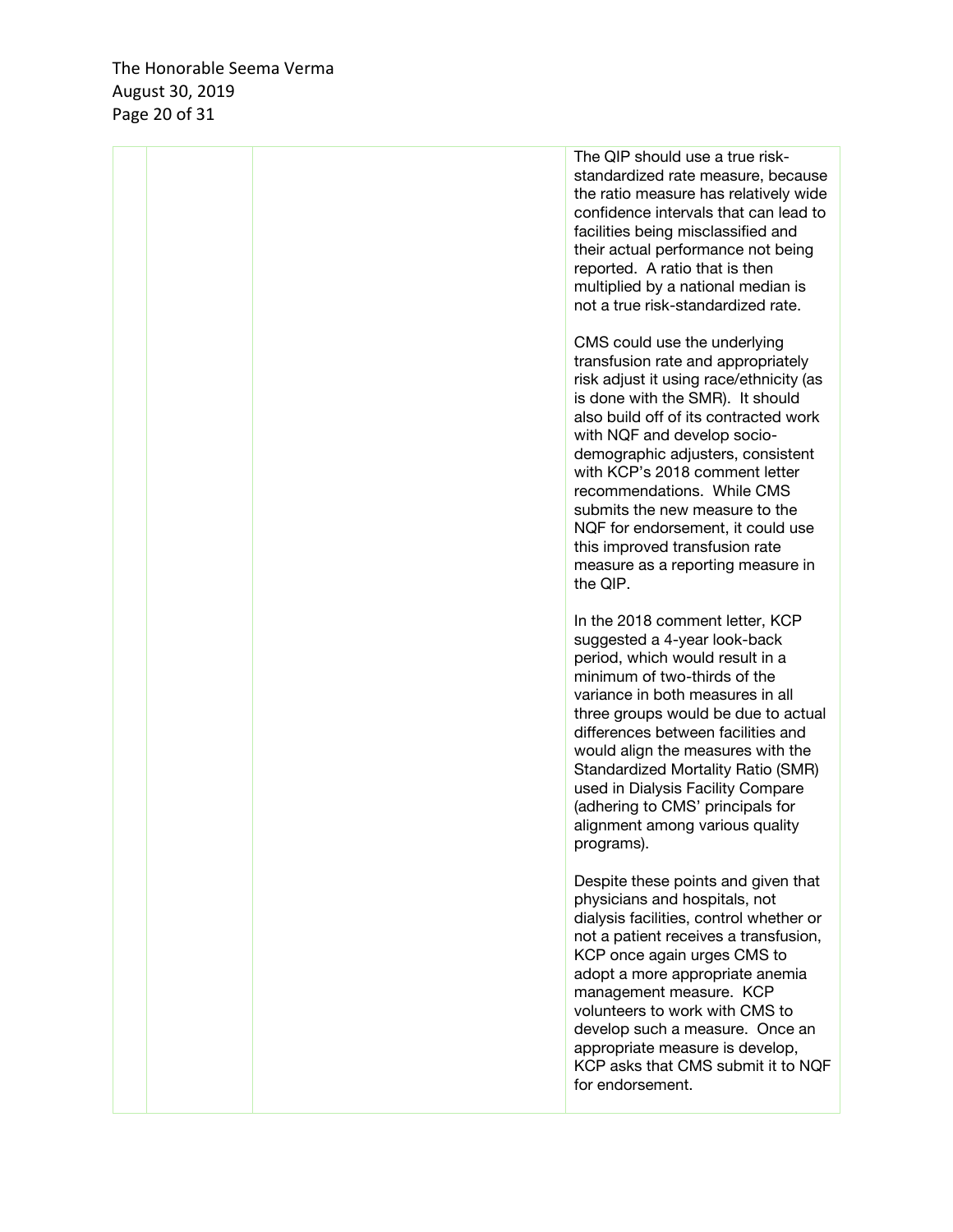|   |                                                                                                |                                                                                                                                                                                                                                                                                                                                                                                                 | Burden Reduction: Shifting to a<br>more appropriate anemia<br>management measure for dialysis<br>facilities would reduce burden,<br>because any transfusion measure<br>(including a rate measure) requires<br>dialysis facilities to chase paperwork<br>created by other providers who also<br>experience the burden on having to<br>provide the data/documentation of<br>providing the transfusion.                                                                                                                                                                        |
|---|------------------------------------------------------------------------------------------------|-------------------------------------------------------------------------------------------------------------------------------------------------------------------------------------------------------------------------------------------------------------------------------------------------------------------------------------------------------------------------------------------------|-----------------------------------------------------------------------------------------------------------------------------------------------------------------------------------------------------------------------------------------------------------------------------------------------------------------------------------------------------------------------------------------------------------------------------------------------------------------------------------------------------------------------------------------------------------------------------|
|   |                                                                                                |                                                                                                                                                                                                                                                                                                                                                                                                 | <b>Patient Empowerment: Patient</b><br>Empowerment: Anemia<br>management is an important factor<br>in making health care decisions for<br>dialysis patients. Transfusions also<br>place patients at risk of becoming<br>ineligible for transplant. CMS has<br>acknowledged in previous<br>rulemaking that rate measures are<br>more transparent and easier for<br>patients and caregivers to<br>understand. CMS should act quickly<br>to establish a meaningful transfusion<br>rate measure for the QIP.                                                                    |
| 4 | <b>NQF</b><br>endorsed<br>different<br>measure<br>and has<br>rejected the<br>pooled<br>measure | (Kt/V) Dialysis Adequacy<br>Comprehensive (clinical measure): A<br>measure of dialysis adequacy where K is<br>dialyzer clearance, it is dialysis time, and V<br>is total body water volume. Percentage of<br>all patient months for patients whose<br>delivered dose of dialysis (either<br>hemodialysis or peritoneal dialysis) met<br>the specified threshold during the<br>reporting period. | <b>Concern:</b> Using a pooled measure<br>approach results in all patients from<br>the four dialysis populations (adult<br>and pediatric/peritoneal and<br>hemodialysis) to be pooled into a<br>single denominator and in scores<br>being calculated as would be done<br>for a single measure. This approach<br>eliminates the ability to determine<br>performance on any specific patient<br>population or dialysis modality.<br>The pooled measure also<br>disincentivizes home dialysis. Home<br>facilities will have lower adequacy<br>scores under the pooled measure, |
|   |                                                                                                |                                                                                                                                                                                                                                                                                                                                                                                                 | which will make them more likely to<br>be penalized.<br>Recommendation: To promote<br>transparency in dialysis performance<br>and the adoption of home dialysis by<br>patients in their facilities, KCP<br>suggests using the distinct adult HD<br>and PD adequacy adult and                                                                                                                                                                                                                                                                                                |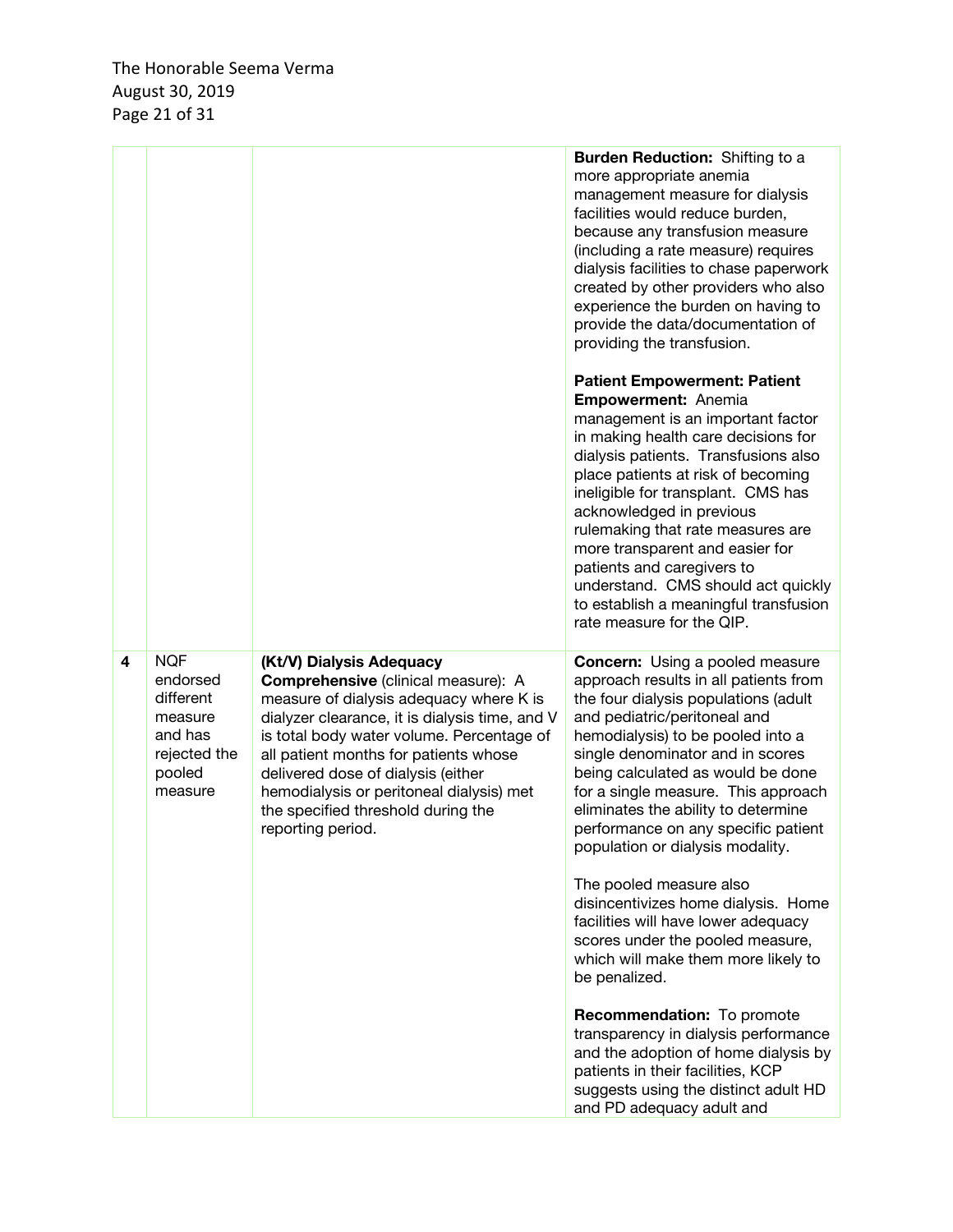|   |      |                                                                                                                                                                                                                                             | pediatric measures endorsed by the<br>NQF. KCP volunteers to work with<br>CMS to address the small numbers<br>problem for pediatric facilities and<br>suggests building on the lessons<br>learned from the NQF's rural health<br>project in which small numbers were<br>addressed through other means<br>than pooling measures.<br><b>Burden Reduction: The confusion</b><br>created by pooling the adequacy<br>measures creates an unnecessary<br>burden on facilities, as well as on<br>patients who are interested in<br>understanding the actual<br>performance of facilities and cannot.<br>Patient Empowerment: To make<br>informed decisions about modality<br>choice, patients need to understand<br>a facility's actual performance on the<br>different modality types. The pooled<br>measure hides this information from<br>patients.          |
|---|------|---------------------------------------------------------------------------------------------------------------------------------------------------------------------------------------------------------------------------------------------|----------------------------------------------------------------------------------------------------------------------------------------------------------------------------------------------------------------------------------------------------------------------------------------------------------------------------------------------------------------------------------------------------------------------------------------------------------------------------------------------------------------------------------------------------------------------------------------------------------------------------------------------------------------------------------------------------------------------------------------------------------------------------------------------------------------------------------------------------------|
| 5 | 2977 | <b>Hemodialysis Vascular Access:</b><br><b>Standardized Fistula Rate (clinical</b><br>measure): Measures the use of an AV<br>fistula as the sole means of vascular<br>access as of the last hemodialysis<br>treatment session of the month. | <b>Concern:</b> The QIP should use a true<br>risk-standardized rate because the<br>ratio measures have relatively wide<br>confidence intervals that can lead to<br>facilities being misclassified and<br>their actual performance not being<br>reported. A ratio that is then<br>multiplied by a national median is<br>not a true risk-standardized rate.<br><b>Recommendation: CMS could use</b><br>the underlying fistula rate measure.<br>While CMS submits the new<br>measure to the NQF for<br>endorsement, it could use the<br>current measure in the QIP.<br>CMS may also wish to work with the<br>community to determine if insurance<br>status prior to receiving dialysis<br>should be a risk adjuster for this<br>measure.<br><b>Burden Reduction The confusion</b><br>around the ratio measure and<br>misclassification of facilities create |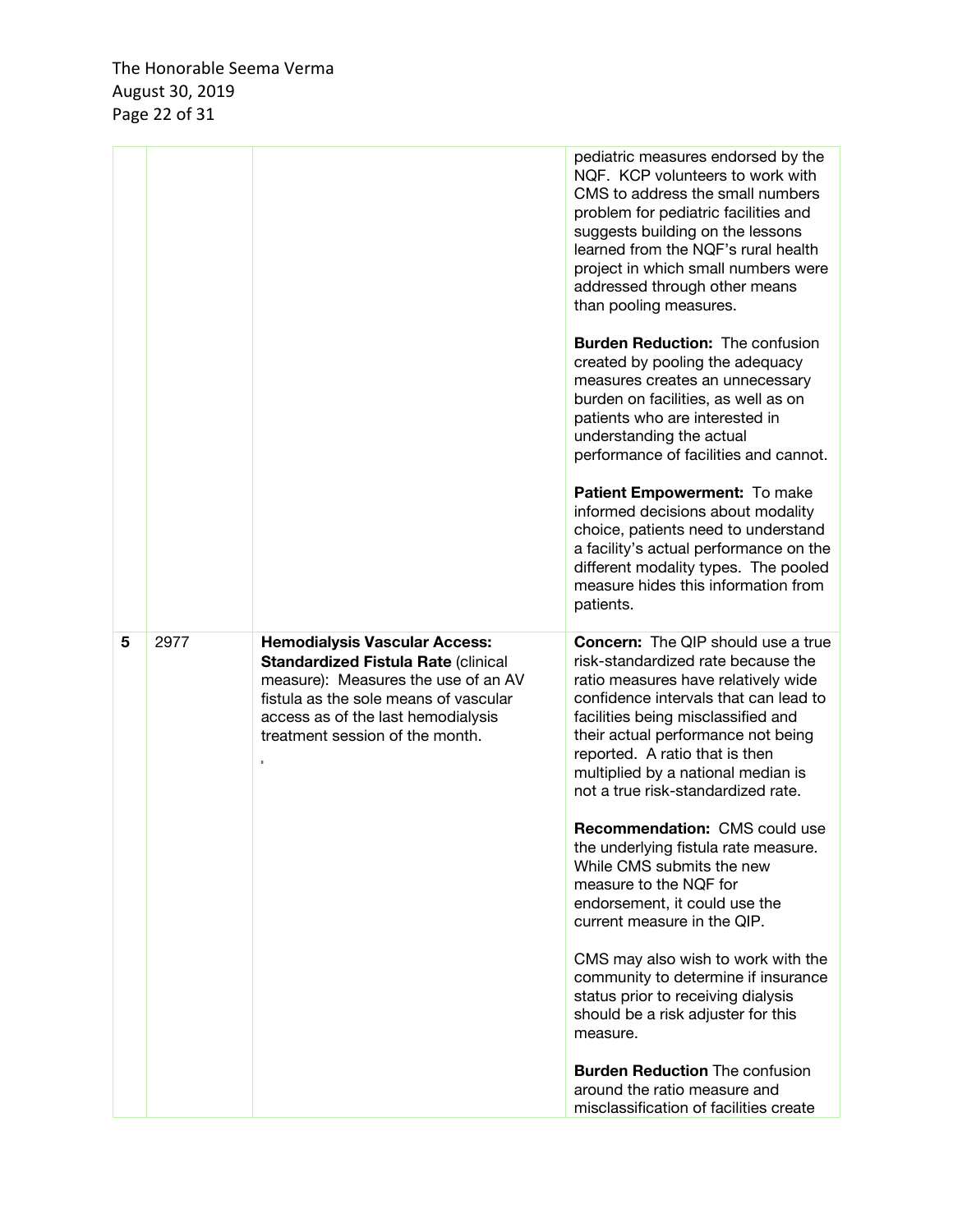|                |                                                                                                                                                                |                                                                                                                                                                                                                                 | an unnecessary burden on facilities,<br>as well as patients who are<br>interested in understanding the<br>actual performance of facilities and<br>cannot.<br>Patient Empowerment: Vascular<br>access may be the most important<br>measure for patients making<br>decisions about dialysis facilities in<br>the ESRD QIP, with catheter<br>reduction being the most important<br>of the two access measures. CMS<br>has acknowledged in previous<br>rulemaking that rate measures are<br>more transparent and easier for<br>patients and caregivers to<br>understand. CMS should act quickly<br>to make this a rate measure. |
|----------------|----------------------------------------------------------------------------------------------------------------------------------------------------------------|---------------------------------------------------------------------------------------------------------------------------------------------------------------------------------------------------------------------------------|-----------------------------------------------------------------------------------------------------------------------------------------------------------------------------------------------------------------------------------------------------------------------------------------------------------------------------------------------------------------------------------------------------------------------------------------------------------------------------------------------------------------------------------------------------------------------------------------------------------------------------|
| 6              | 2978                                                                                                                                                           | <b>Hemodialysis Vascular Access: Long-</b><br>Term Catheter Rate (clinical measure):<br>Measures the use of a catheter<br>continuously for 3 months or longer as of<br>the last hemodialysis treatment session of<br>the month. | <b>Concern:</b> Generally, KCP supports<br>this measure.<br>Recommendation: CMS may wish<br>to work with the community to<br>determine if insurance status prior to<br>receiving dialysis should be a risk<br>adjuster for this measure.<br><b>Burden Reduction: None</b><br>Patient Empowerment: Vascular<br>access may be the most important<br>measure for patients making<br>decisions about dialysis facilities in<br>the ESRD QIP, with catheter<br>reduction being the most important<br>of the two access measures.                                                                                                 |
| $\overline{7}$ | Based on<br>1454, which<br>NQF has<br>placed in<br>reserve<br>status; the<br>Measure<br>Applications<br>Partnership<br>(MAP) did<br>not support<br>the measure | Hypercalcemia (clinical measure):<br>Proportion of patient-months with 3-<br>month rolling average of total uncorrected<br>serum or plasma calcium greater than<br>10.2 mg/dL.                                                  | <b>Concern:</b> The measure is not used<br>to make clinical decisions and is<br>topped out.<br><b>Recommendation: CMS should</b><br>retire the measure; the previous<br>statutory requirement that CMS<br>identified as the basis for<br>maintaining this measure no longer<br>exists, because an IV option for<br>calcimimetics is now available.                                                                                                                                                                                                                                                                          |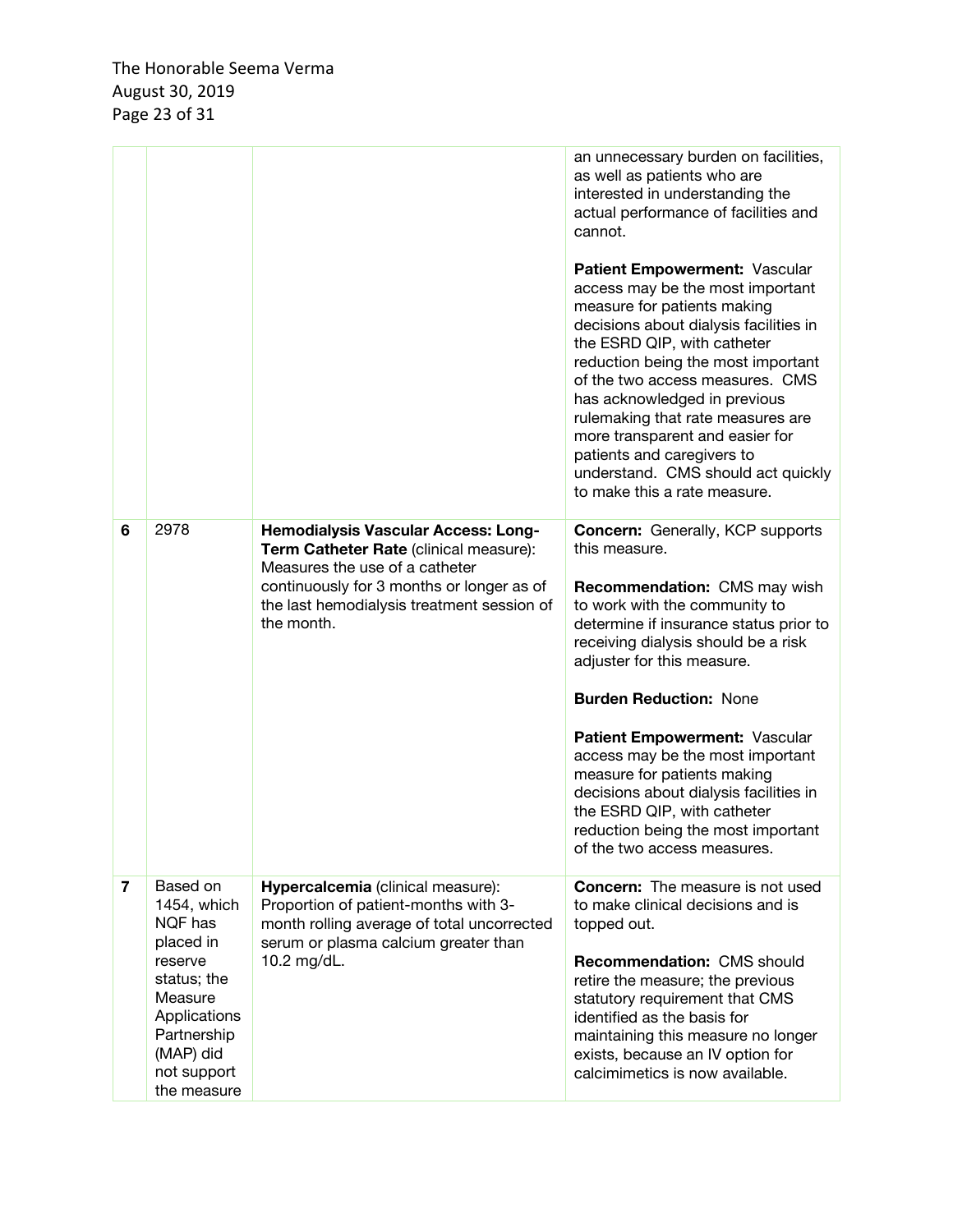|   | in its 2016<br>report |                                                                                                                                                                                               | <b>Burden Reduction: Reporting a</b><br>measure that has provides neither<br>clinical value nor differentiates<br>among facilities imposes a burden<br>without providing benefit.<br>Patient Empowerment: Given the<br>topped out nature of this measure,<br>there is no significant benefit for<br>patients.                                                                                                                                                                                                                                                                                                                                                                                                                                                                                                                                                                                                                                                                                                                                                                                                                                                                                                                                                                                                                                                                                                                                                 |
|---|-----------------------|-----------------------------------------------------------------------------------------------------------------------------------------------------------------------------------------------|---------------------------------------------------------------------------------------------------------------------------------------------------------------------------------------------------------------------------------------------------------------------------------------------------------------------------------------------------------------------------------------------------------------------------------------------------------------------------------------------------------------------------------------------------------------------------------------------------------------------------------------------------------------------------------------------------------------------------------------------------------------------------------------------------------------------------------------------------------------------------------------------------------------------------------------------------------------------------------------------------------------------------------------------------------------------------------------------------------------------------------------------------------------------------------------------------------------------------------------------------------------------------------------------------------------------------------------------------------------------------------------------------------------------------------------------------------------|
| 8 | 1463                  | <b>Standardized Hospitalization Ratio</b><br>(SHR) (clinical measure):<br>Risk-adjusted SHR of the number of<br>observed hospitalizations to the number<br>of expected hospitalizations.<br>× | <b>Concern:</b> CMS data show that the<br>SHR measure is not reliable for small<br>dialysis facilities; 43 percent of a<br>facility's score is attributable to<br>random noise and not signal.<br>Penalizing facilities for performance<br>due to random chance is not<br>appropriate. Until it is reliable for all<br>facilities, the measure should not be<br>used in the ESRD QIP. This is similar<br>to the concerns CMS is reviewing for<br>the STrR measure.<br>The QIP should use a true risk-<br>standardized rate because the ratio<br>measures have relatively wide<br>confidence intervals that can lead to<br>facilities being misclassified and<br>their actual performance not being<br>reported. A ratio that is then<br>multiplied by a national median is<br>not a true risk-standardized rate.<br>Recommendation: In the 2018<br>comment letter, KCP suggested a 4-<br>year look-back period, which would<br>result in a minimum of two-thirds of<br>the variance in both measures in all<br>three groups that would be due to<br>actual differences between facilities<br>and would align the measures with<br>the Standardized Mortality Ratio<br>(SMR) used in Dialysis Facility<br>Compare (adhering to CMS'<br>principals for alignment among<br>various quality programs). However,<br>KCP would also support shifting the<br>SHR to a reporting measure as CMS<br>has proposed with the STrR as it<br>reviews the validity problems. |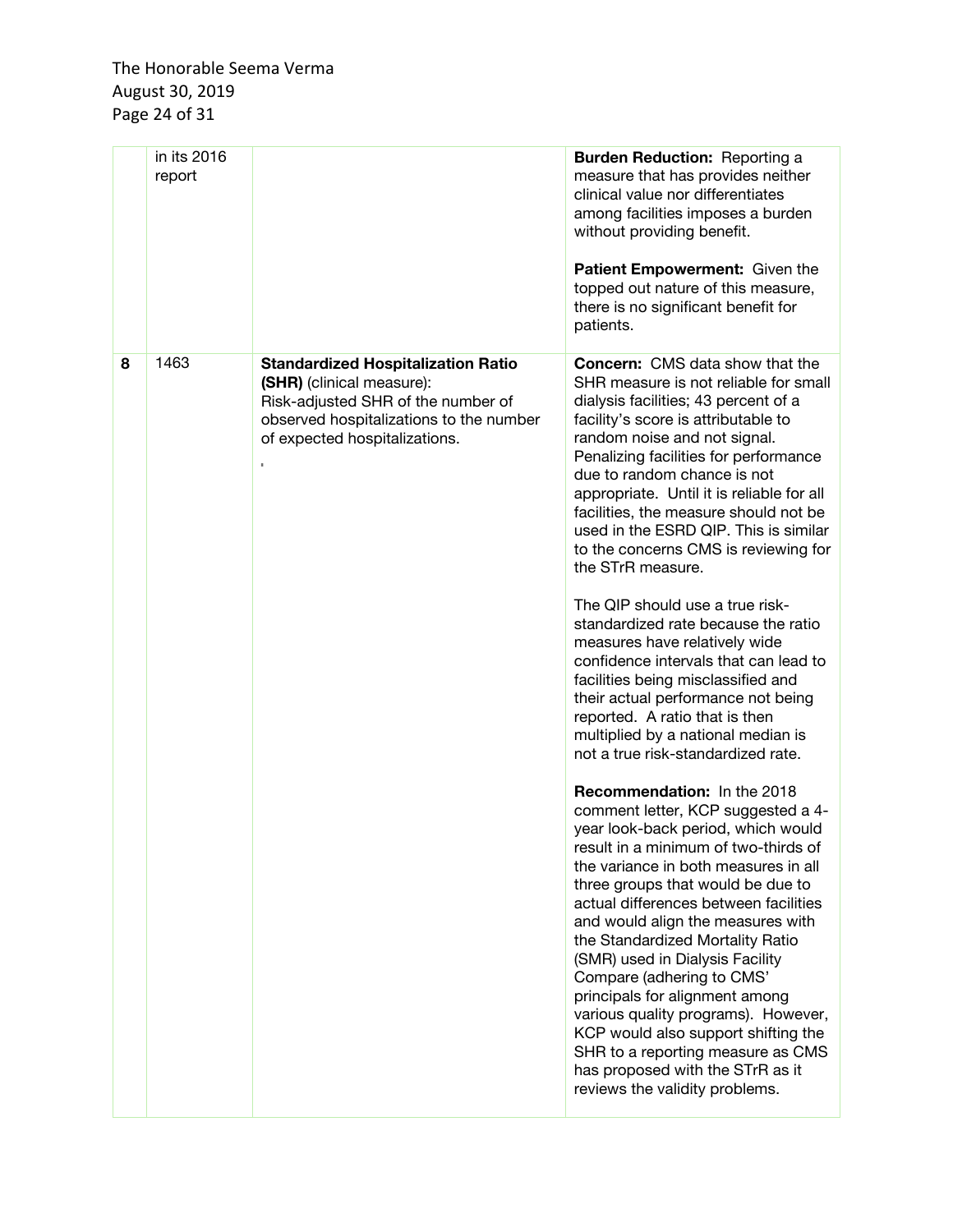The Honorable Seema Verma August 30, 2019 Page 25 of 31

|   |                       |                                                                                                                                                                                                              | CMS could use the underlying<br>hospitalization rate and<br>appropriately risk adjust it using<br>race/ethnicity (as is done with the<br>SMR). It should also build off of its<br>contracted work with NQF and<br>develop socio-demographic<br>adjusters, consistent with KCP's<br>2018 comment letter<br>recommendations. While CMS<br>submits the new measure to the<br>NQF for endorsement, it could use<br>this improved hospitalization rate<br>measure in the QIP. |
|---|-----------------------|--------------------------------------------------------------------------------------------------------------------------------------------------------------------------------------------------------------|--------------------------------------------------------------------------------------------------------------------------------------------------------------------------------------------------------------------------------------------------------------------------------------------------------------------------------------------------------------------------------------------------------------------------------------------------------------------------|
|   |                       |                                                                                                                                                                                                              | <b>Burden Reduction: The confusion</b><br>around the ratio measure and<br>misclassification of facilities create<br>an unnecessary burden on facilities,<br>as well as patients who are<br>interested in understanding the<br>actual performance of facilities and<br>cannot.                                                                                                                                                                                            |
|   |                       |                                                                                                                                                                                                              | <b>Patient Empowerment:</b><br>Hospitalization rates are critical<br>indicators of quality performance for<br>both patients and providers. The<br>lack of reliability for the SHR means<br>that the measure is not accurately<br>reflecting the performance of small<br>facilities. Thus, the measure<br>provides inaccurate information<br>upon which patients are then asked<br>to make health care decisions.                                                         |
| 9 | Based on<br>NQF #0418 | <b>Clinical Depression Screening and</b><br><b>Follow-Up</b> (reporting measure): Facility<br>reports in CROWNWeb one of six<br>conditions for each qualifying patient<br>treated during performance period. | <b>Concern:</b> CMS has changed the<br>specifications making the measure<br>different than the one that NQF<br>endorsed. These changes mean<br>that the QIP measure has not been<br>reviewed or endorsed by NQF.                                                                                                                                                                                                                                                         |
|   |                       |                                                                                                                                                                                                              | <b>Recommendation:</b> If it were to<br>remain in the QIP, KCP continues<br>recommending that CMS use it as a<br>reporting measure, but encourages<br>CMS to work with the kidney care<br>community to establish a<br>standardized ESRD-specific tool.                                                                                                                                                                                                                   |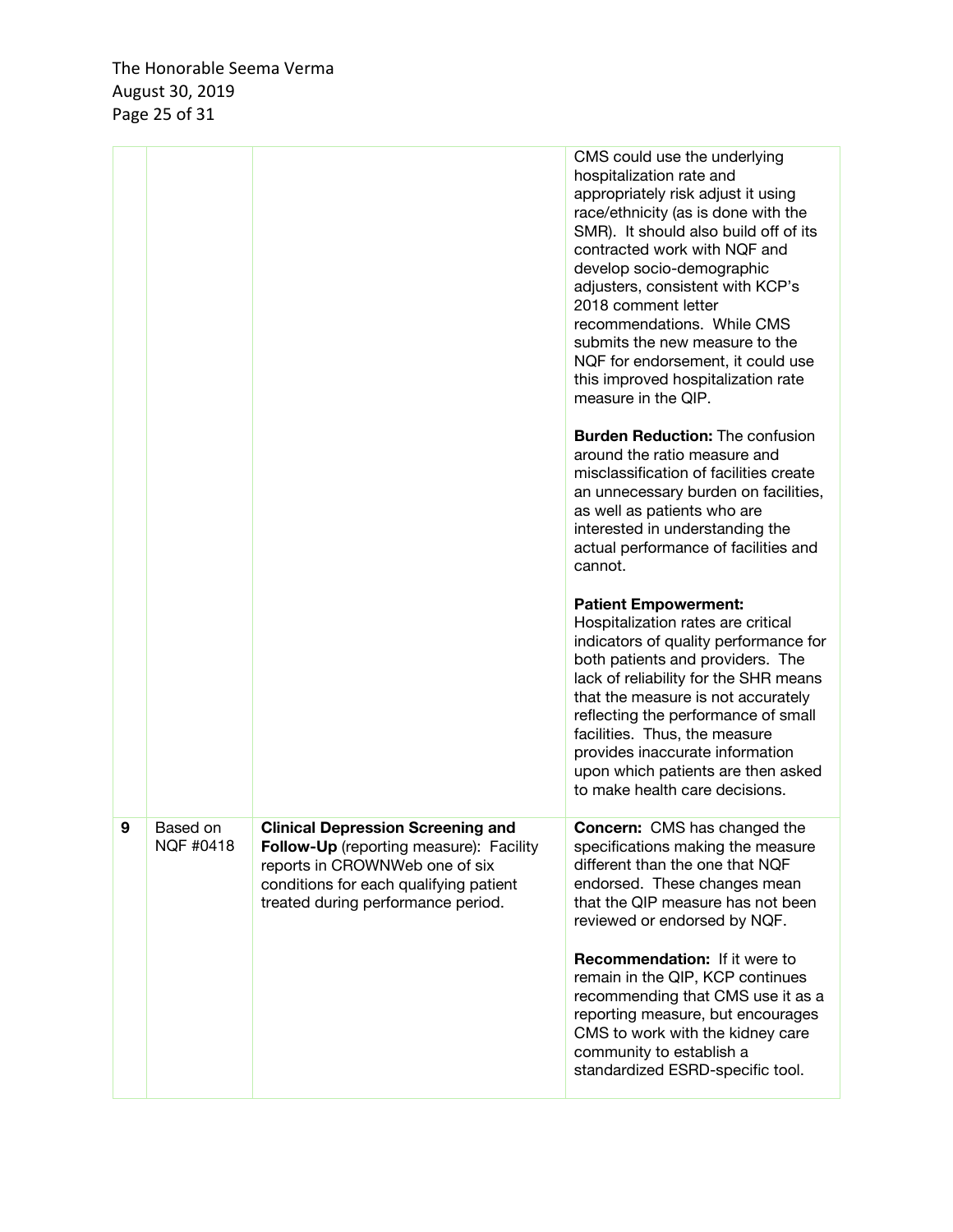|    |                                                                                                                                                                                                      |                                                                                                                                                                                  | <b>Burden Reduction: When CMS</b><br>changes the specification of an<br>NQF-endorsed measure, it creates<br>burden on facilities because they are<br>reporting a measure that may or may<br>not meet measure development<br>criteria and if it does not reporting<br>the information does not provide any<br>value. Patients are burdened by<br>having to figure out on their own<br>whether or not the measure is<br>accurately reporting on a facility's<br>performance.                                                                                                                                                                                                                                                                                                  |
|----|------------------------------------------------------------------------------------------------------------------------------------------------------------------------------------------------------|----------------------------------------------------------------------------------------------------------------------------------------------------------------------------------|-----------------------------------------------------------------------------------------------------------------------------------------------------------------------------------------------------------------------------------------------------------------------------------------------------------------------------------------------------------------------------------------------------------------------------------------------------------------------------------------------------------------------------------------------------------------------------------------------------------------------------------------------------------------------------------------------------------------------------------------------------------------------------|
|    |                                                                                                                                                                                                      |                                                                                                                                                                                  | Patient Empowerment: Clinical<br>Depression is an important<br>component in managing patients<br>living with kidney failure. However,<br>this measure is better suited for the<br>Dialysis Facility Compare program<br>so that a facility's performance on<br>the measure is not diluted by other<br>measures, making it difficult for<br>patients to use it to make decisions.<br>CMS has indicated that the purpose<br>of DFC is specific to this task.                                                                                                                                                                                                                                                                                                                   |
| 10 | CMS is<br>using a non-<br><b>NQF</b><br>endorsed<br>measure,<br>but NQF has<br>endorsed<br>NQF 2701:<br>Avoidance<br>of Utilization<br>of High<br><b>Ultrafiltration</b><br>Rate (>13<br>ml/kg/hour) | <b>Ultrafiltration Rate</b> (reporting measure):<br>Number of months for which a facility<br>reports elements required for ultrafiltration<br>rates for each qualifying patient. | <b>Concern:</b> CMS is using a measure<br>that has not been endorsed by NQF<br>when an NQF-endorsed measure<br>exists.<br>We ask for CMS to use KCQA's<br>NQF-endorsed measure, 2701:<br>Avoidance of Utilization of High<br>Ultrafiltration Rate (>13 ml/kg/hour).<br>Recommendation: CMS should<br>use the NQF-endorsed measure<br>without changes.<br><b>Burden Reduction: When CMS</b><br>changes the specification of an<br>NQF-endorsed measure, it creates<br>burden on facilities because they are<br>reporting a measure that may or may<br>not meet measure development<br>criteria and if it does not reporting<br>the information does not provide any<br>value. Patients are burdened by<br>having to figure out on their own<br>whether or not the measure is |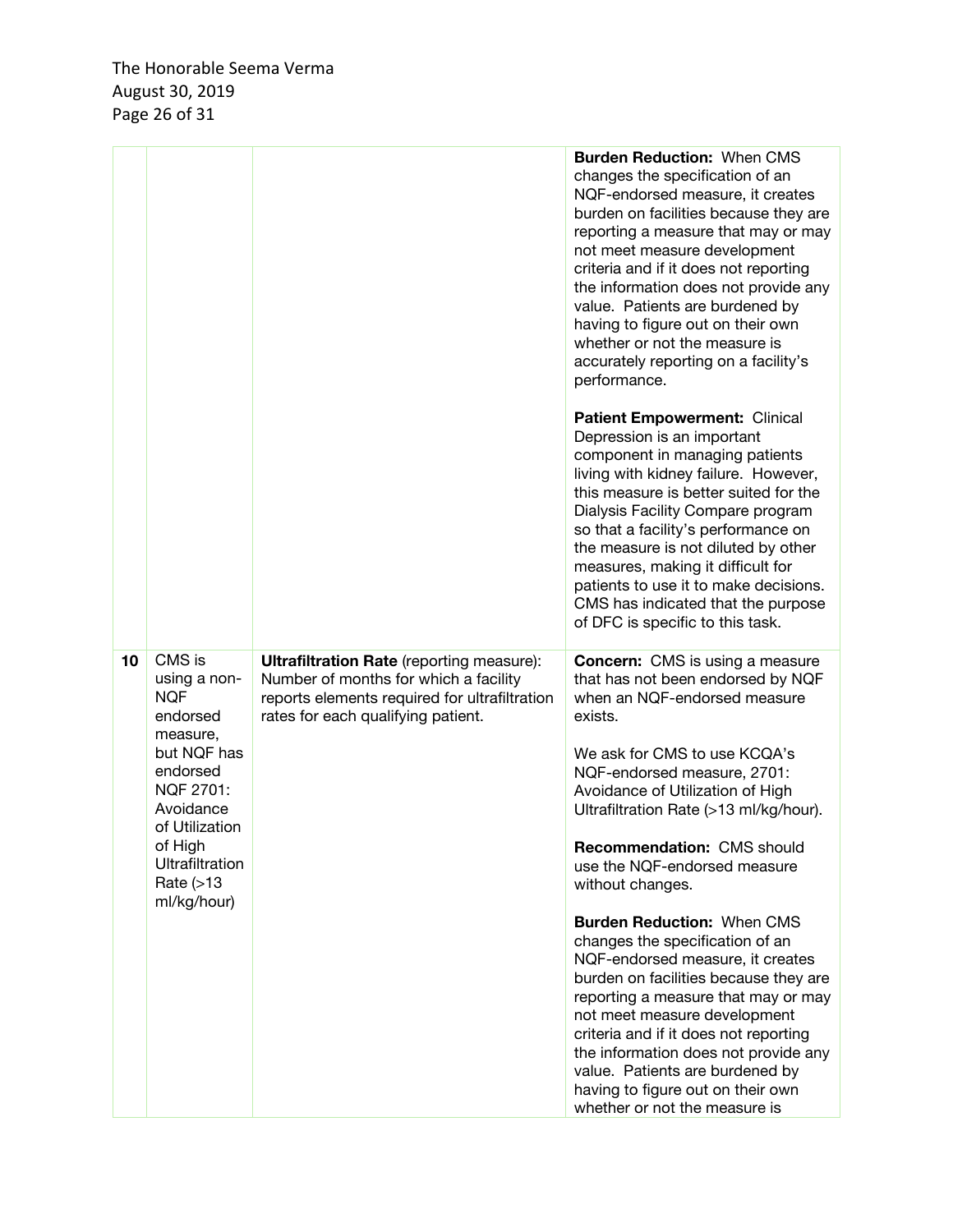|    |                       |                                                                                                                                                                                                                                                 | accurately reporting on a facility's<br>performance.<br>Patient Empowerment: KCP<br>continues to believe that fluid<br>management is an important quality<br>area, which is why it funded the<br>Kidney Care Quality Alliance (KCQA)<br>to undertake such measure<br>development. The KCP members<br>identified addressing fluid<br>management as the highest priority<br>in KCP's Strategic Blueprint for<br>Kidney Care Quality.                                                                                                                                                                                                                                                      |
|----|-----------------------|-------------------------------------------------------------------------------------------------------------------------------------------------------------------------------------------------------------------------------------------------|-----------------------------------------------------------------------------------------------------------------------------------------------------------------------------------------------------------------------------------------------------------------------------------------------------------------------------------------------------------------------------------------------------------------------------------------------------------------------------------------------------------------------------------------------------------------------------------------------------------------------------------------------------------------------------------------|
| 11 | Based on<br>NQF #1460 | <b>NHSN Bloodstream Infection (BSI) in</b><br>Hemodialysis Patients (clinical measure):<br>The Standardized Infection Ratio (SIR) of<br>BSIs will be calculated among patients<br>receiving hemodialysis at outpatient<br>hemodialysis centers. | <b>Concern:</b> Research conducted by<br>the CDC (the measure's developer)<br>and others, including CMS, show<br>that the measure is not valid or<br>reliable.<br>CMS data shows that as many as<br>60-80 percent of dialysis events may<br>be under-reported with the NHSN<br>BSI measure. <sup>18</sup> TEP members have<br>been told the percentage is slightly<br>lower, but the TEP members<br>continued to raise concerns that the<br>percentage is unacceptably high.<br>There is a problem with the measure<br>that results in it not meeting the<br>rigorous criterion of validity. As a<br>result, the measure is not reporting<br>accurate data to patients or<br>providers. |
|    |                       |                                                                                                                                                                                                                                                 | <b>Recommendation:</b> In previous<br>comments, KCP has suggested that<br>CMS convert the NHSN BSI<br>measure to a reporting measure<br>while it convenes a TEP to identify<br>the problem with the measure,<br>propose solutions, and submit a<br>measure that would meet the validity<br>requirements of endorsement to the<br>NQF.<br><b>Burden reduction: Research</b><br>suggests that the underreporting<br>may be due to the fact that                                                                                                                                                                                                                                           |

182018 Proposed Rule Display Copy 90.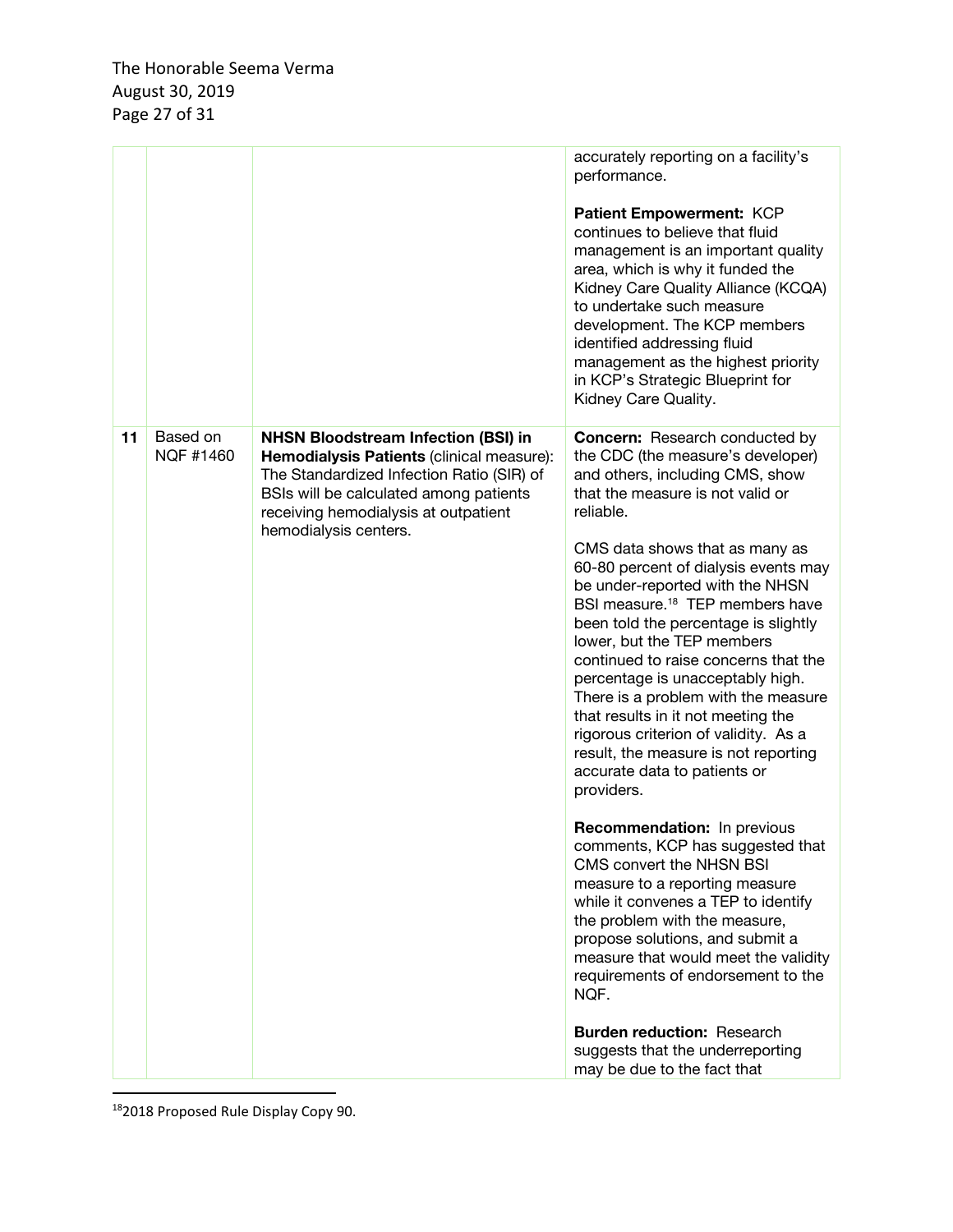|    |     |                                                                                                                                    | hospitals, not dialysis facilities, have<br>the data. It is a burden on hospitals<br>to provide the data to facilities and<br>on facilities to chase hospitals for<br>the data. Addressing this problem<br>through a valid measure would<br>reduce unnecessary burden on the<br>hospitals and facilities.<br><b>Patient Empowerment: This</b><br>measure topic area is critically<br>important to patients. A measure<br>that incorrectly reports a facility as<br>having a low number of BSI when in<br>fact it does not distorts the care<br>being provided and misleads<br>patients in a way that disrrupts their<br>ability to make an informed health<br>care decision. |
|----|-----|------------------------------------------------------------------------------------------------------------------------------------|------------------------------------------------------------------------------------------------------------------------------------------------------------------------------------------------------------------------------------------------------------------------------------------------------------------------------------------------------------------------------------------------------------------------------------------------------------------------------------------------------------------------------------------------------------------------------------------------------------------------------------------------------------------------------|
| 12 | N/A | <b>NHSN Dialysis Event (reporting measure):</b><br>Number of months for which facility<br>reports NHSN Dialysis Event data to CDC. | <b>Concern:</b> CMS has not submitted<br>this measure to NQF for<br>endorsement, which is inconsistent<br>with the intent of the Congress for<br>CMS to use NQF endorsed<br>measures in the QIP (see SSA §<br>1881(h)(2)(B)).                                                                                                                                                                                                                                                                                                                                                                                                                                                |
|    |     |                                                                                                                                    | Without the rigor of endorsement,<br>the reliability and validity of the<br>measure remain uncertain and the<br>specification have been allowed to<br>morph so that there are now several<br>subjectively interpreted signs of<br>infection (e.g., swelling, redness)<br>being included.                                                                                                                                                                                                                                                                                                                                                                                     |
|    |     |                                                                                                                                    | Recommendation: CMS should<br>remove the subjective factors and<br>seek NQF endorsement of the<br>measure.                                                                                                                                                                                                                                                                                                                                                                                                                                                                                                                                                                   |
|    |     |                                                                                                                                    | <b>Burden Reduction: The expansion</b><br>of the reporting protocol to be highly<br>subjective is extremely burdensome<br>and does not contribute to the<br>measure's underlying premise-to<br>identify BSIs verified by positive<br>blood cultures. Eliminating the<br>subjective factors would help reduce<br>the burden of this measure.                                                                                                                                                                                                                                                                                                                                  |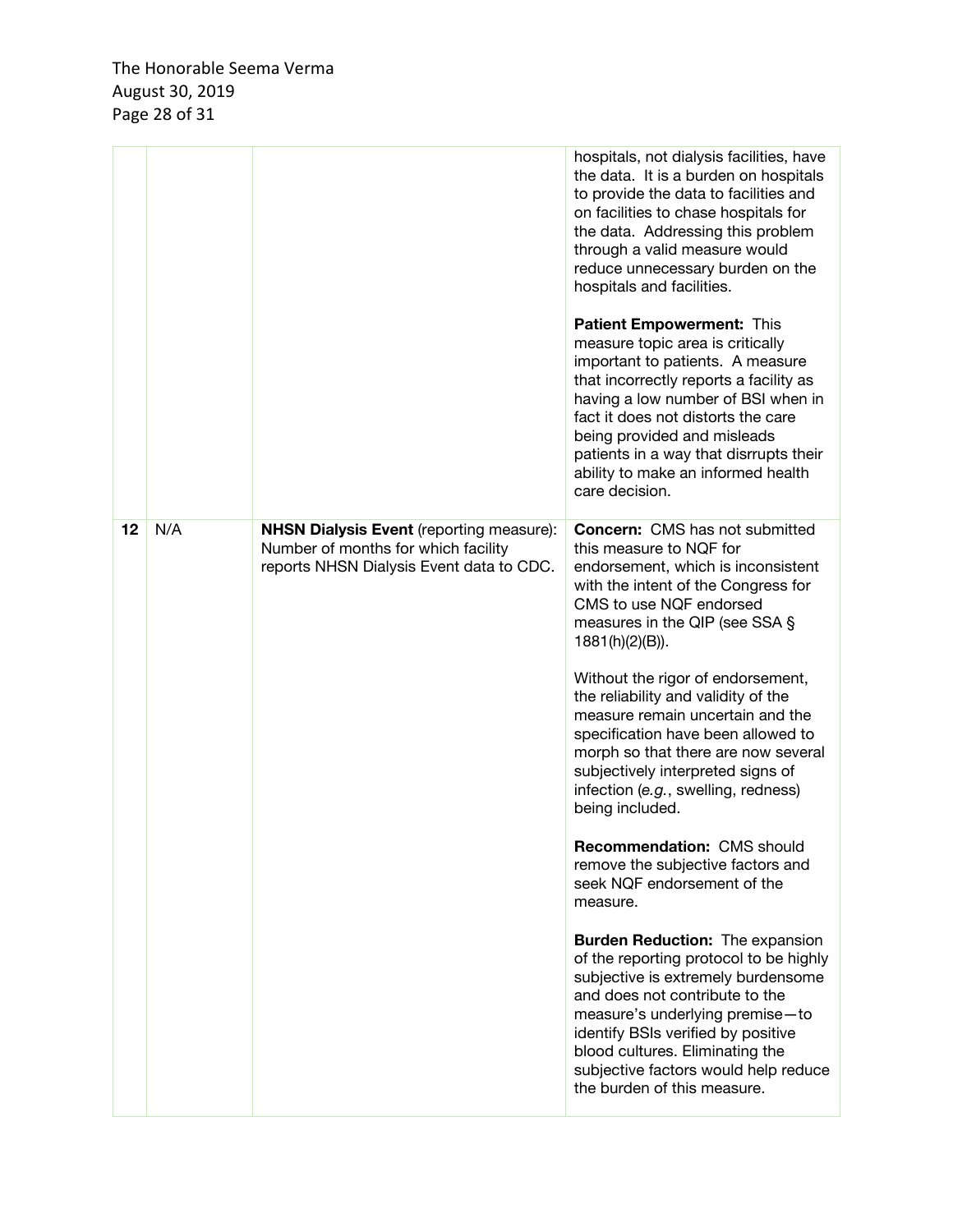|    |                             |                                                                                                                                                                                                                                                                                                                     | Patient Empowerment: It is<br>important to patients and KCP that<br>facilities are appropriately monitoring<br>BSI. However, the information<br>reported should be objective and<br>serve the purpose of identifying<br>patients at risk for BSI so they can<br>receive appropriate treatment. The<br>subjective factors added to the<br>measure specifications last year do<br>not achieve this goal.                                                                                                                                                                                                                                                                                                                                                                                                                                                                                                                                                                                                                                                         |
|----|-----------------------------|---------------------------------------------------------------------------------------------------------------------------------------------------------------------------------------------------------------------------------------------------------------------------------------------------------------------|----------------------------------------------------------------------------------------------------------------------------------------------------------------------------------------------------------------------------------------------------------------------------------------------------------------------------------------------------------------------------------------------------------------------------------------------------------------------------------------------------------------------------------------------------------------------------------------------------------------------------------------------------------------------------------------------------------------------------------------------------------------------------------------------------------------------------------------------------------------------------------------------------------------------------------------------------------------------------------------------------------------------------------------------------------------|
| 13 | Rejected by<br><b>NQF</b>   | <b>Percentage of Prevalent Patients</b><br>Waitlisted (PPPW) (clinical measure):<br>Percentage of patients at each dialysis<br>facility who were on the kidney or kidney -<br>pancreas transplant waitlist averaged<br>across patients prevalent on the last day<br>of each month during the performance<br>period. | <b>Concern: NQF has rejected the</b><br>PPPQ measure as lacking validity.<br><b>Recommendation: KCP stands</b><br>ready to develop an appropriate<br>transplant-related measure with<br>CMS and others in the kidney care<br>community that meets the<br>endorsement criteria of NQF and the<br>intent of the Congress.<br><b>Burden Reduction: Collecting and</b><br>submitting data on the PPPW<br>measure when it does not provide<br>an accurate view of dialysis facility<br>quality is a burden without benefit.<br>Patient Empowerment: Making<br>sure that facilities are doing<br>everything within their scope to<br>promote transplants (e.g., educating<br>patients about transplant options,<br>protecting patients from infection,<br>referring patients to transplant<br>centers, etc.) is important to<br>patients, the community, and the<br>Administration. However, using a<br>measure that is not accurately<br>reporting on facility action misleads<br>patients and forces them to make<br>health care decisions based on false<br>data. |
| 14 | Based on<br><b>NQF 2988</b> | <b>Medication Reconciliation for Patients</b><br><b>Receiving Care at Dialysis Facilities</b><br>(MedRec) (reporting measure):<br>Percentage of patient-months for which<br>medication reconciliation was<br>performance and documented by an<br>eligible professional.                                             | <b>Concern:</b> CMS has changed the<br>specifications from those that NQF<br>endorsed. Specifically, the QIP<br>revisions delete specific items that<br>must be addressed in the<br>medication reconciliation (e.g.,<br>medication name, dosage, etc.).                                                                                                                                                                                                                                                                                                                                                                                                                                                                                                                                                                                                                                                                                                                                                                                                        |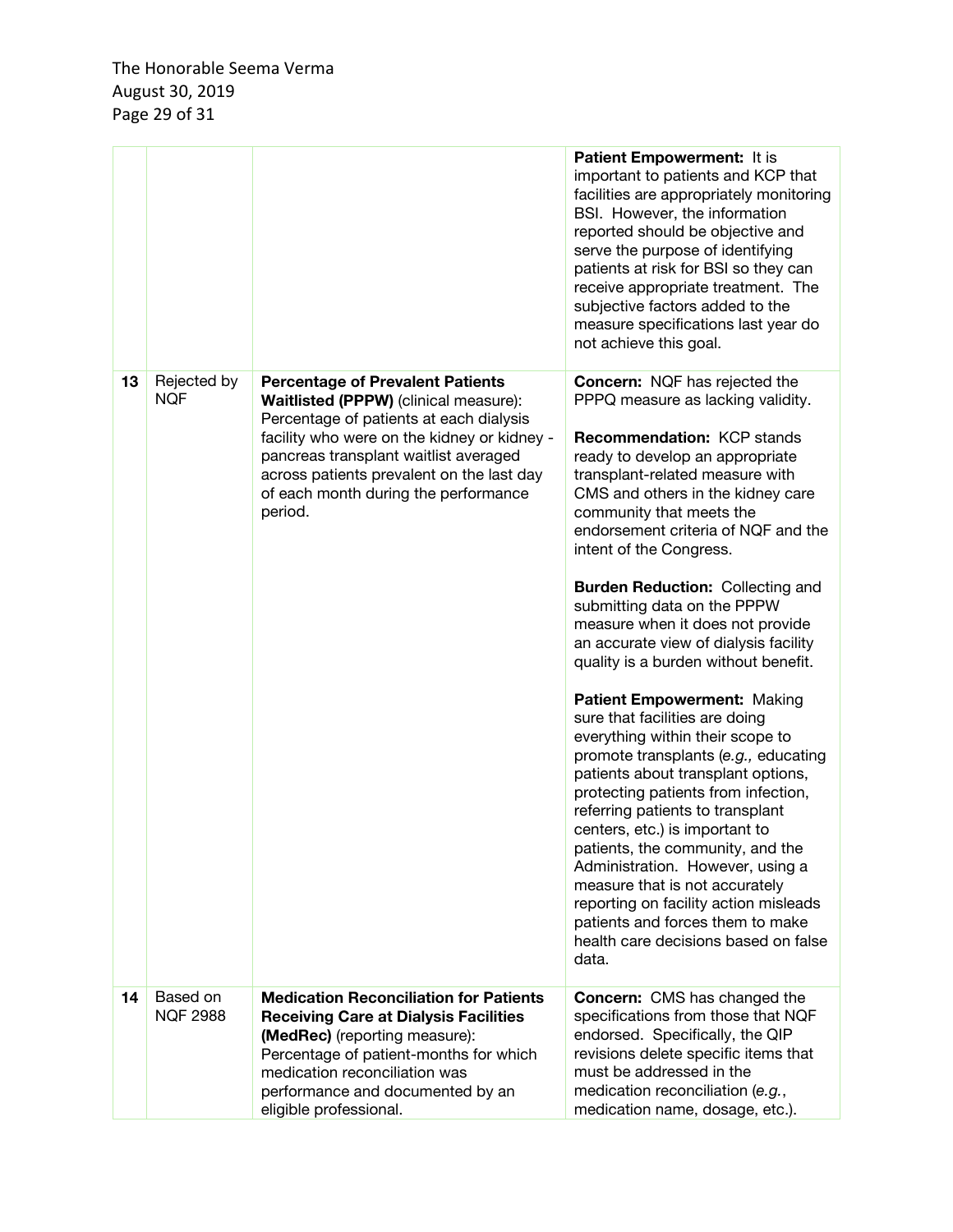The Honorable Seema Verma August 30, 2019 Page 30 of 31

|  | These changes mean that NQF has<br>not reviewed or endorsed the new<br>mesaure.<br><b>Recommendation: KCP supports</b><br>using the MedRec measures in the<br>QIP and asks that CMS uses the<br>specifications as endorsed by the<br>NQF.                                                                                                                                                                                                                                |
|--|--------------------------------------------------------------------------------------------------------------------------------------------------------------------------------------------------------------------------------------------------------------------------------------------------------------------------------------------------------------------------------------------------------------------------------------------------------------------------|
|  | <b>Burden Reduction: When CMS</b><br>changes the specification of an<br>NQF-endorsed measure, it creates a<br>burden on facilities because they are<br>reporting a measure that may or may<br>not meet measure development<br>criteria and, if it does not, reporting<br>information that has questionable<br>value. Patients are burdened by<br>having to figure out on their own<br>whether or not the measure is<br>accurately reporting a facility's<br>performance. |
|  | Patient Empowerment: TEPs have<br>consistently endorsed the adoption<br>of a MedRec measure. To be<br>consistent with CMS' own principles<br>and those of experts like NQF, the<br>measure used should be reliable and<br>valid so that patients can use the<br>information to make informed<br>decisions. Changing the<br>specifications calls the new, revised<br>measure's validity and reliability into<br>question.                                                 |